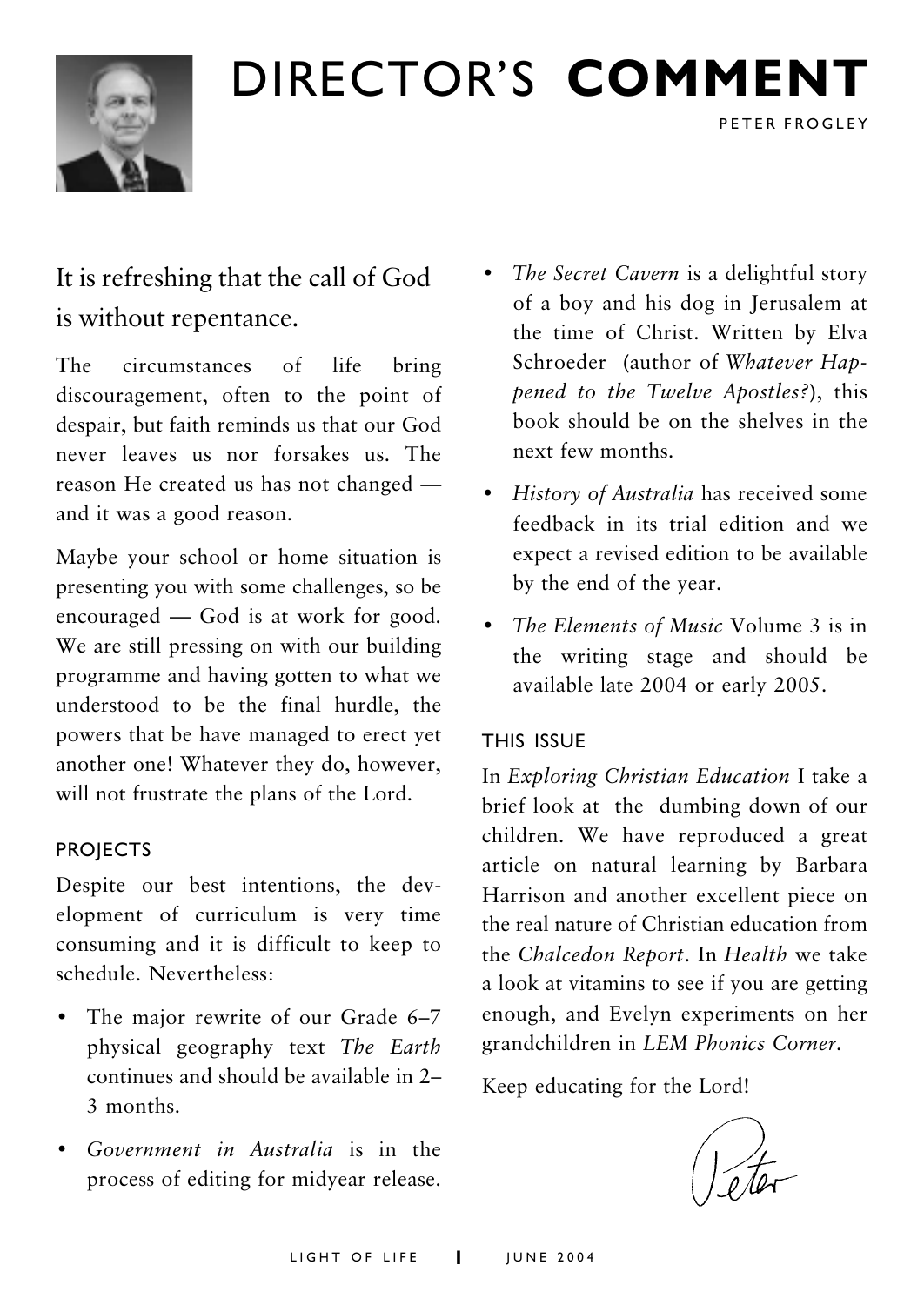

### **LEM Building Project**

The lease documentation for the block of land is being prepared, but we have now been informed there is a new Board that wants to reiew all community projects in the ACT.

We have been encouraged with gifts of several thousand dollars in recent months that have raised our total for the current drive to over \$33,000.

### Peru

Bob and Frances Relyea are making good headway with LEM in Peru. They recently reported the first schools joined LEM and a number of teachers have enrolled in the LEM Diploma Course. Peter Frogley is finalising details for three Christian education conferences organised by LEM in Peru during in late July and early August. He will be going on from Peru to the UK for some contacts there before finishing in Beijing, China to visit the LEM Phonics team. The team in China have also been working on a new Teachers College for teaching English by Phonics in the town of Ruicheng.

## **NEWS UPDATE**

### **Papua New Guinea**

Whilst teachers are keen and are continuing the LEM Phonics programme in Port Moresby, funding has been delayed and we are hopeful of a release in July.

Mesia Novau (our 'man in PNG') visited Popondetta over Easter and as a result a school there wants to become a Christian School and use I FM Phonics, We will be following up that situation to assist the school make transition. Peter Frogley will probably be travelling to PNG in September to further developments in the various fields God is opening.

#### www.lem.com.au

The website has now completed its major surgery, with only a handful of updates still to complete.

The most significant upgrade is the integrated 'browse' function in the online order form. Previously you needed to download our catalogue so you could enter codes, but with the new functionality you can now click the 'browse' tab and have access to all the categories of books and resources with weights and prices - just like browsing our catalogue. When you find the books under a particular category, one click will add your choice to your order. Try it soon!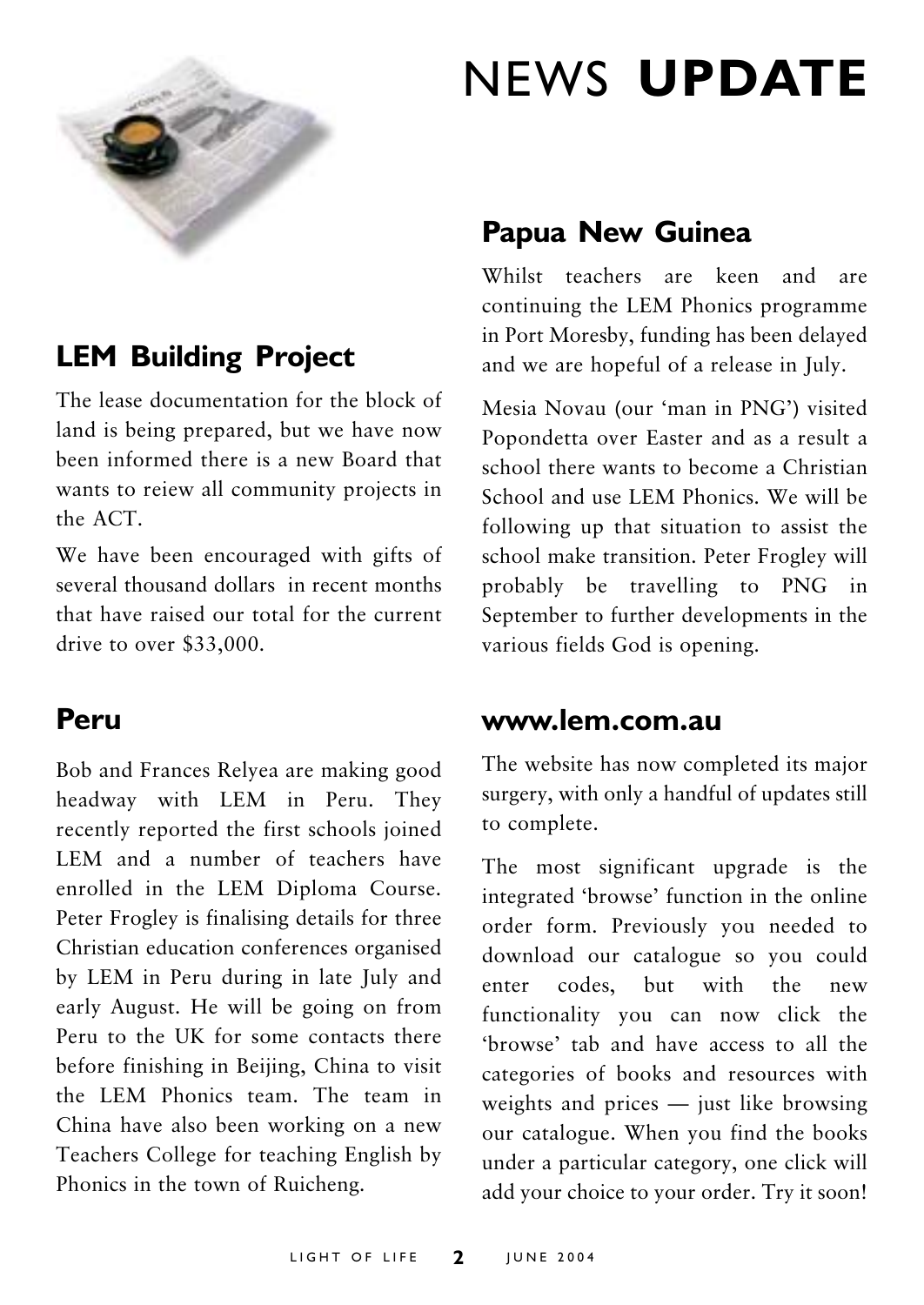

## **EXPLORING CHRISTIAN EDUCATION**

PETER FROGLEY



### **Dumber by Design**

We at Light Educational Ministries, amongst others, have been warning for many years that a major goal of the education 'system' across the world has been the 'dumbing down' of the people.

The educational experts, on the other hand, have been singing the praises of the present approach assuring us that the products of today's education system are much better educated as they have been encouraged to be tolerant, understanding, peace-loving, conservationally aware, etc. In summary, they are really just plain smarter than us oldies who are unfortunate remnants of a past age.

When we first began to warn of the dumbing down plan there were many who ridiculed the idea, but it seems that even the most sceptical Christian thinker is now beginning to wonder if perhaps there may he some truth to this idea after all

In the past decade we have made the following observations:

• Text books are being dumbed down

- More students are falling below their grade standard
- The young parents of school age children are far less able to home educate than those of a decade ago
- The concentration span of children seems to be diminishing
- People, and thus children, are not reading anywhere near as much.

#### **TEXT BOOKS DUMBED DOWN**

We observe with each re-publication of textbooks there is a common trend to significantly reduce the content of the course and enlarge the pictures (which must be in colour, of course).

The texts that LEM sells are from high quality and academically high standard Christian publishers. They too are reducing content and difficulty, not because they want to lower standards, but because the children are no longer able to cope with the standard and volume of work expected ten years ago.

LEM is finding increasingly that our popular LEM Phonics programme is considered too difficult by some schools that have attempted to use it. It is more a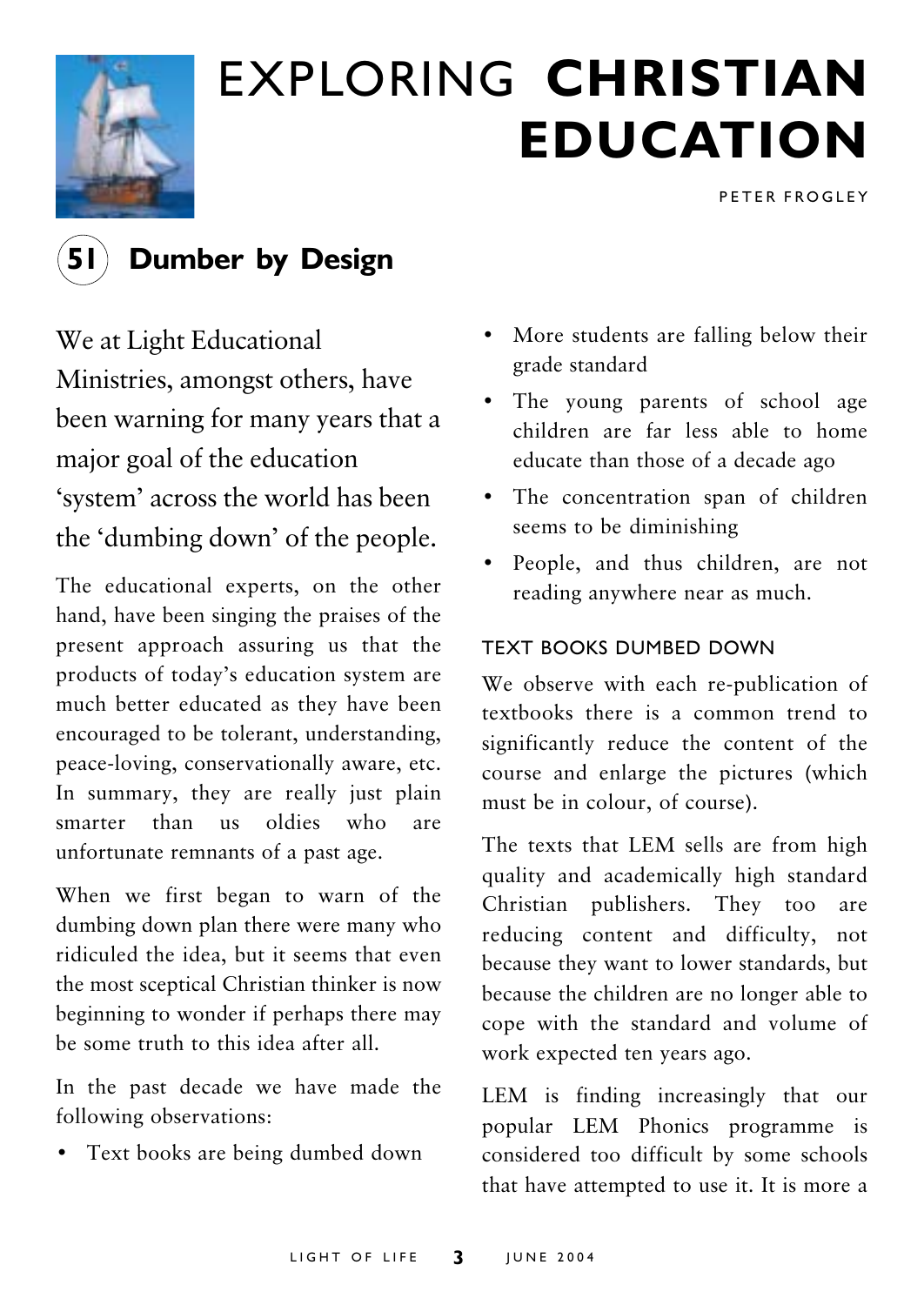case of teachers being unable or unwilling to lift the standard of their teaching. Not only that, but when the programme was

developed almost ten years ago it was planned as a four vear programme for use in the school our staff were running. We are now finding people taking five and six years to complete the course. naughty, but life seemed so much easier and simpler before these dread conditions were discovered. Some leading psycho-

## Children supposedly in Grade 7 at school need to go back to Grade 2 or 3 in our materials

#### **STUDENTS FALLING REHIND**

We have found that students coming to LEM for assistance are increasingly falling behind the state standards in core subjects. It is highly unusual for a student coming to us to be working at grade level for the curriculum we sell. It is quite common. but nonetheless distressing, for parents to find children at 12 years of age, supposedly in Grade 7 at school, who need to go back to Grade 2 or 3 in our materials

#### YOUNG PARENTS

As we speak with home educating families we are finding that many of the younger have themselves generation parents received an inadequate education which causes them to struggle with training their own children

#### **CONCENTRATION SPAN**

In the past decade we have seen a marked increase in children suffering ADD, ADHD and various other mystical conditions that prevent them learning or behaving as orderly young people. I grew up in a generation when there seemed to be a small minority of children who were

logists consider these conditions to be figments of the imagination.

It does, however, seem that there are far more troubled young people today who seem unable to concentrate on a task for more than a few minutes

#### **I IMITED READING**

Our observations are that children are not reading as much or as well as they were ten years ago. Reading books seemed to be a major pastime, but now it seems few children read for pleasure. We note also that fewer adults are reading serious Christian books and even fewer seem to be able to cope with what was once considered a relatively simple text.

#### WHAT TO DO?

It seems we have much to do as Christian educators to restore a standard of education that will equip our children to become the godly leaders of the future. Let us not be discouraged, however, as this is the call of God upon our lives. And, 'if God be for us, who can be against us.'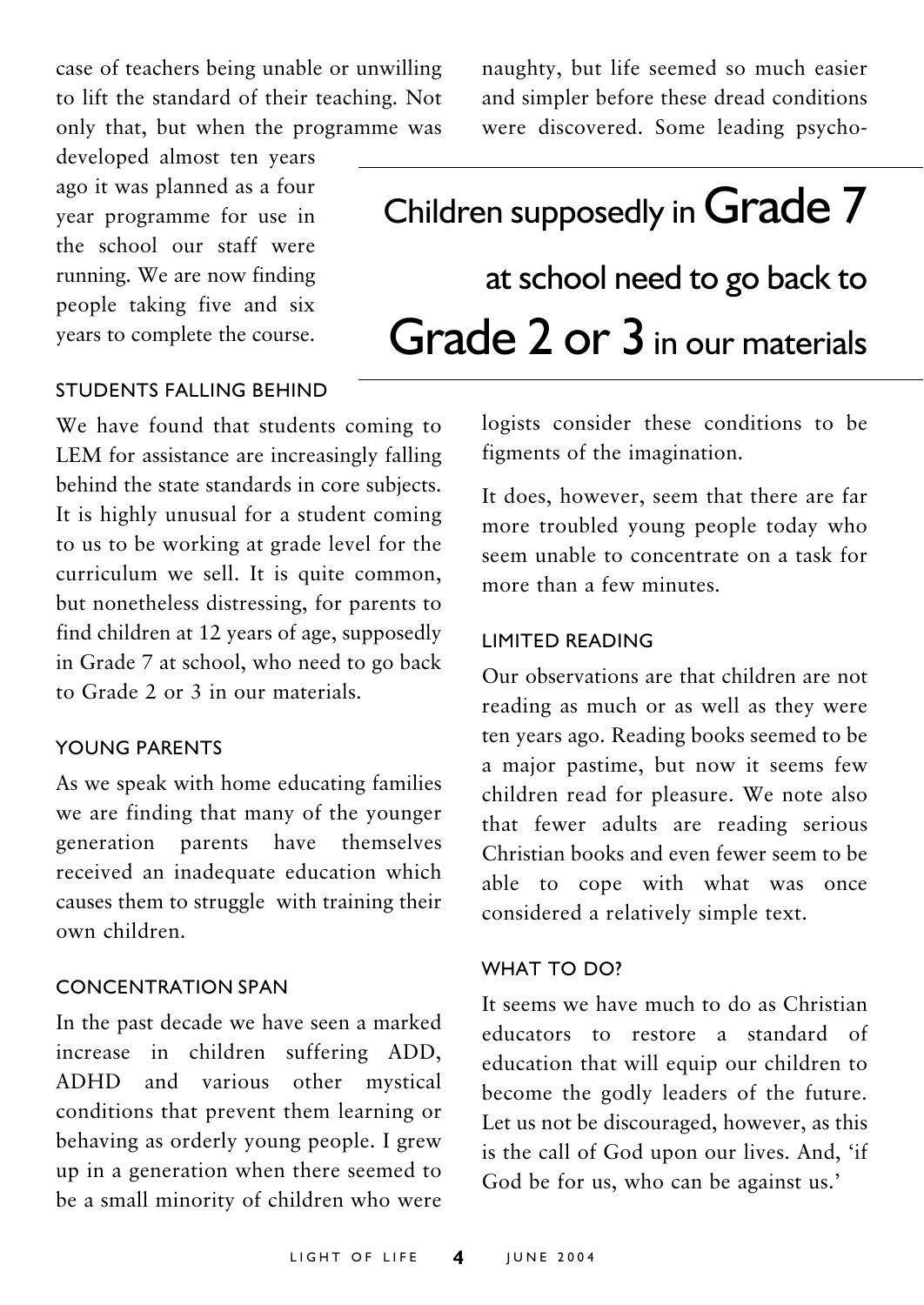#### **OPINION**



## **EDUCATION VERSUS FUN**

**BY BARBARA HARRISON** 

## I have been pondering the question of 'natural learning' for many years.

As a new home schooling mother I thought the notion of interest-led education sounded lovely-both for my child and myself. I doubt that many parents really enjoy the task of disciplining their offspring in any area. Additionally, the current social pressure, to not build 'negative' impressions in the mind of the young, encourage parents to continually seek 'fun' activities as an insurance policy for their children's future happiness.

However, having now home-schooled one child for five years, it seems blatantly obvious to us that, for our child, it is in those areas of learning where his parents enforced regular, disciplined practice that he now experiences the greatest sense of accomplishment and genuine enjoyment. Learning should be largely interest-ledbut we still need to direct those interests responsibility and encourage and application towards assigned tasks. That is why children need parents-to train them

in good habits for life. If human nature were not basically sinful, maybe this may not be so, however, the Bible states that we are not born perfect, in any sense of the word!

My husband and I are approaching that age milestone of the half century, so have had the opportunity to observe a generation of children grow from babyhood to adulthood, and in some cases enter parenthood. Those children whose parents advocated the 'life should be fun' philosophy almost exclusively feel shortchanged as adults. Many of those parents who commented on the great potential shown by their children in Kindergartenby reading at an early age or completing tangrams in record time-now lament that their kids never study or help with the housework. The story of 'The Hare and the Tortoise' comes to mind.

So much time is wasted in a child's life seeking 'fun'. Schools seem to compete for the 'most fun' workbooks, activities, and excursions with which to entertain (rather than educate) their pupils. I am yet to read any verses in the Bible that suggest that life is about 'fun', but there are many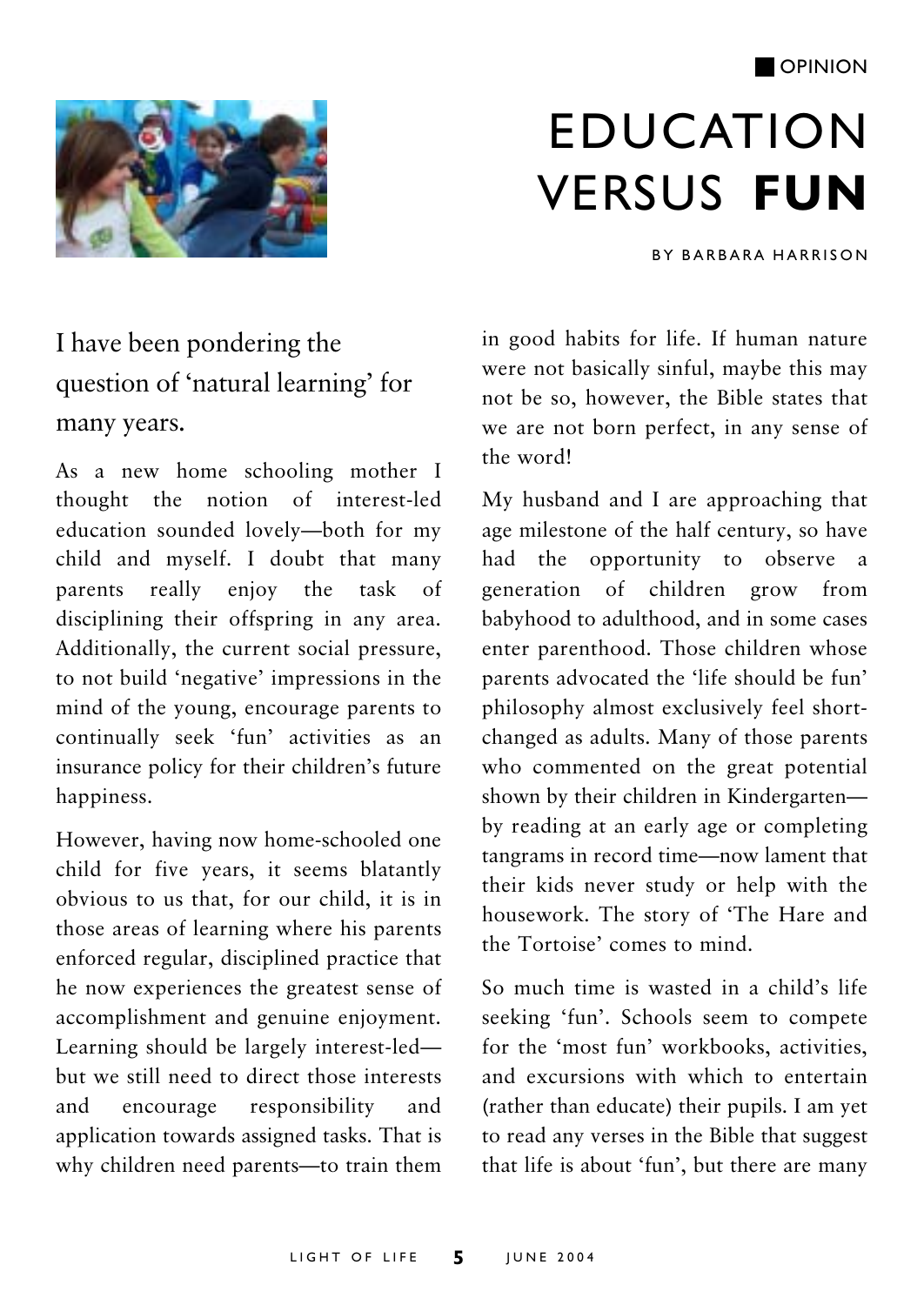that address work, training and discipline. Isn't that what we should be preparing our children for?

Does work have to be the antithesis of 'fun'? I do not believe so. The sense of satisfaction gained from a job well done is

## If parents shirk the hard **Stuff**, children will probably do the same thing

more enduring and worthwhile than the fleeting 'high' derived from being amused. Many educational approaches have been developed to stimulate and feed the interest of students 'School' work does not have to be 'boring' and different children will prefer different approaches. However, any real learning will take effort, and the discipline of life, for most of us, requires that we make the effort (to work, teach, wash, cook or whatever) whether we feel like it or not This is a much harder lesson to learn as an adult than as a child

We are not doing our children any favours for life if they do not develop a taste for the pleasure and rewards of hard work in childhood. The art of education, I believe, is to balance the genuinely 'hard' work (which will differ for each child) with those activities that they find more attractive.

There seem to be many activities in modern curricula that have been designed solely for classroom 'busy work' but do  $n \alpha t$ intrinsically teach the child anything of value. As children get older they are much more astute about the value of educational activities. It is important that they can distinguish between the 'enjoyment' and the

> intrinsic 'value' of any activity, and we do them a great disservice to serve up lessons in trivia in the name of education.

> Educational 'experts' can help to explain products, approaches and a very wide range of non-essential 'gizmos' but vour  $child's$

'success' in life will depend not on the 'right' curriculum but on the 'right' attitude to work. And, whether we like it or not, they learn that by example from their parents. If we shirk the hard stuff. they will probably do the same thing. I believe that no amount of 'resources' spent on 'education' will significantly alter the impression that we pass on to them from the way we live.

So, why work? For money? For fame and prestige? For Christians, I believe we must work 'at whatever your hand finds to do' because it is 'right'. Does that mean we can't have any fun? No-unless we do not apply ourselves willingly to the tasks we have been assigned. But God never assigns an overload-if it feels that way, maybe we are not relying on Him to guide us.

To 'parent' and educate our children requires much wisdom. I have found that the best source of wisdom customised for my family, has come from my Maker, and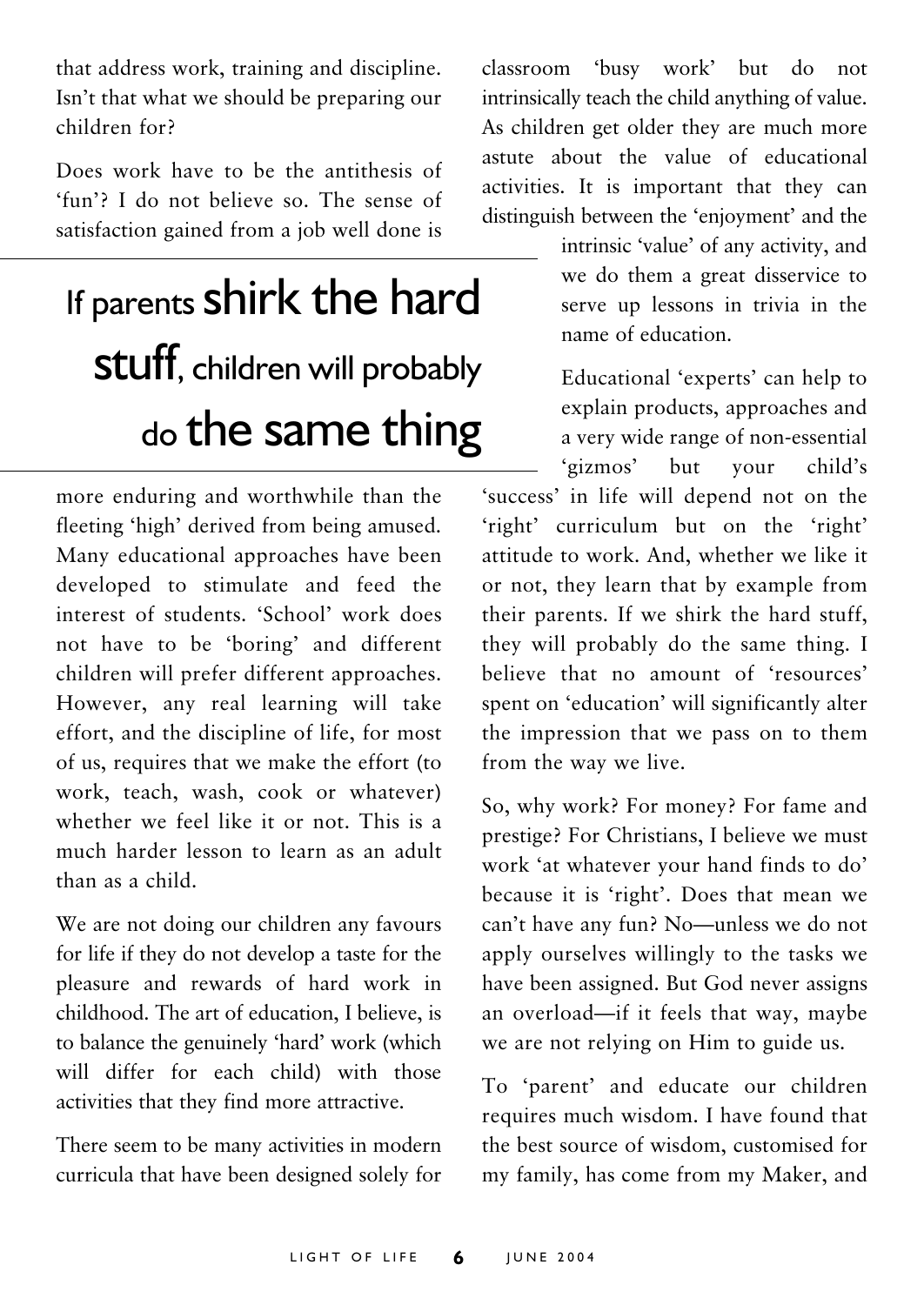sought through earnest prayer. When days start to unravel. I find it useful to remind myself that God is in charge of the 'Big Picture'—I just have to take it one day at a time.

And, no, His goals may not be the best ever exam result for your child. We all children who have  $k$ now acquired

impressive results in various tests, but lacked the motivation to apply themselves later in life. He has a bigger picture than isolated tests of scholastic progress. I now believe He desires that we educate, first and foremost, with the goal of producing men and women with His character.

Reproduced by permission from Christian Home Education Canberra News, Term 1 2004

## **HUMILITY** ALONE WILL DO **A Call for Teachable Teachers**

**BY WILLIAM BLANKSCHAFN** 

The wounded general crumpled to his knees on the muddied field. clutching his bloodied side. Slowly he turned, straining to straighten, to face his ferocious foe towering ahove him

As a painful breath wracked his throbbing ribs, he squinted through the sweat and blood to peer up at the massive warrior striding confidently toward him.

'You miserable worm,' the fierce warrior thundered as if from on high, 'I told you I have the superior army, technology, and strategy, and still you foolishly thought you could defeat me!' He stopped with a grin to enjoy the triumphant moment and the pained expression on his fallen foe's face.

Click. The smile slipped away. As the brute's face stiffened in surprise, the wounded general's face cracked into a smile barely visible through the pall of fog hovering over the muddy field.

'Yes,' the battered lips lisped in response, 'yes, you were superior, but,' a bloodied cough shook his failing frame, 'but, my friend, you're the one who just stepped on the land mine.'



**OPINION**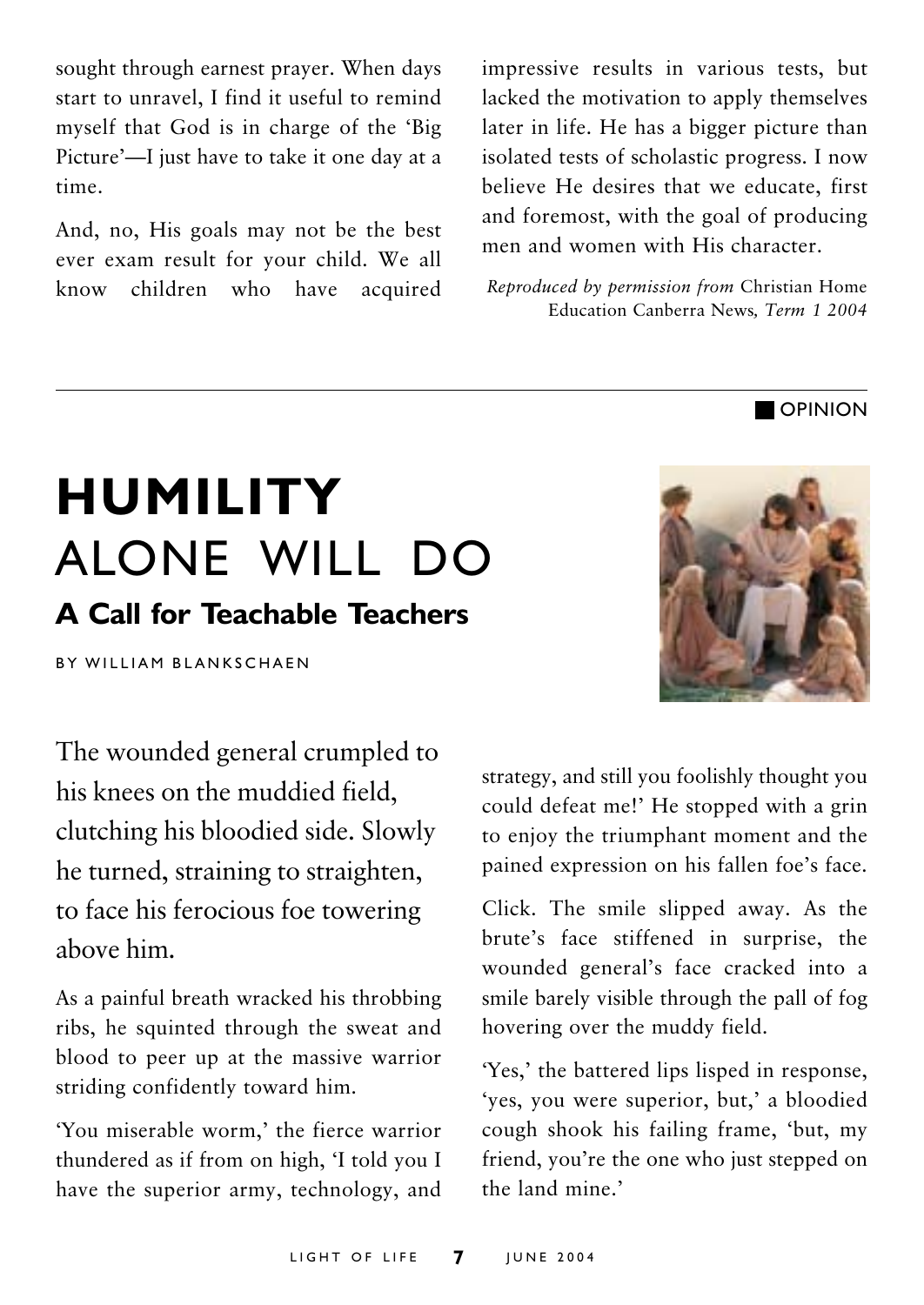## **The Threat of Superior Knowledge**

Knowledge puffs up. And in the world of education, such puffing can be hazardous to a teacher's spiritual health. Like the overconfident warrior above who thought he had, and in fact did have, the superior strategy, weaponry, and army, educators

are often tempted to trust in their superior knowledge to their own destruction. It is an easy trap to miss. An educator knows that he teaches precisely because his knowledge is greater than that of the student. An educator knows that his strategy in handling the truth must be greater than the student's, or the teacher is unnecessary. Likewise, an educator's understanding of the *untruth* must be superior for the teacher to expose the works of darkness. Thus it is that the educator finds himself in a relationship that is, by tautology, defined by his own superiority. Right about then - click.

'Know the truth; know the untruth.'<sup>1</sup> Such should be the mantra of everyone who desires to teach. But in acquiring that knowledge, there is a two-fold danger. First, the teacher will be tempted to trust in that knowledge. St. Augustine correctly diagnosed his own malady as a teacher when he noted, 'For without you what am I to myself but the leader of my own destruction." Second, the educator may be tempted to arrogantly stray too near the fires of Mordor and find himself enchanted by the powers of

## knowledge alone

## is not enough to qualify one as an able teacher

the dark lord. 'It is perilous to study too deeply the arts of the enemy.'<sup>3</sup> Hence, knowledge alone is not enough to qualify one as an able teacher.

Would it bring anyone comfort to know that the person with the most thorough understanding of nuclear devices was an egotistical, self-centered, macho-man with long ambitions and a short fuse? Certainly not! But if knowledge is power, my friends, should it bring us any comfort to know that an educator who possesses an unfathomable knowledge of his field is unwilling to admit errors or appear imperfect before his students? Or what of the teacher who, with the best of intentions studies the untruths of the works of darkness yet seems to think only of his own interests and not of the wellbeing of his students? Are not both of these educators headed for the same ill-fated landmine? Pride does go before a fall for a reason. It is the blind spot concealing the selfish motivations of any and every teacher.

That's right, every teacher. So many teachers strive to seem perfect when seeking to educate like Christ when, in fact, what the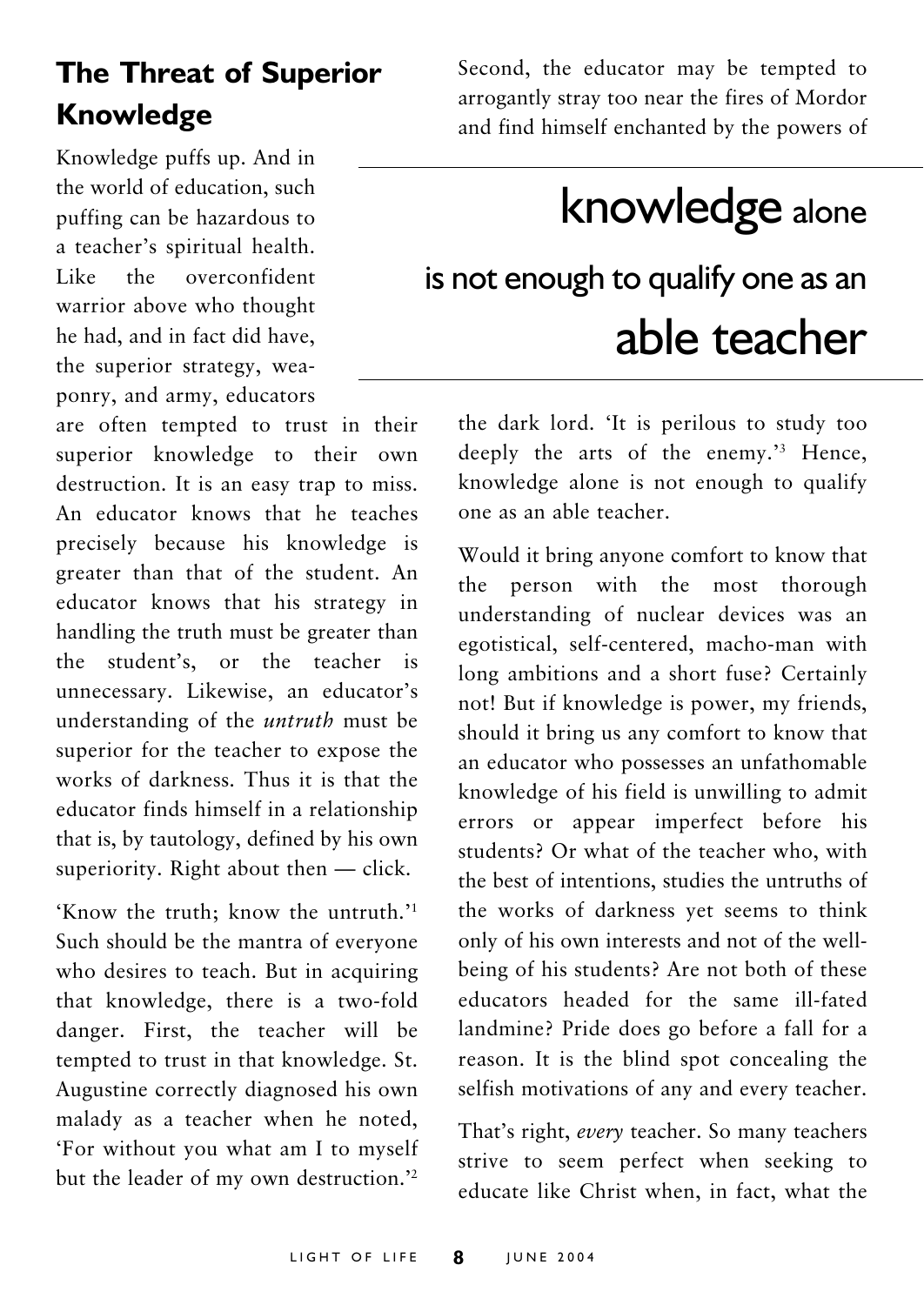student most needs to see is the difference between Christ and the fallen-thoughsanctified teacher. For example, Paul often contrasted himself to Christ, acknowledging that there was a difference between himself and the Master Teacher. Yes, he was earnestly attempting to imitate Christ, but, no, he had not and would never completely attain that goal. Perhaps embracing this paradox is the most fundamental of qualifications for teaching - the teacher must ever be a humble pupil willing to admit his own insatiable and eternal need to learn.<sup>4</sup>

Before being made an apostle, Paul was a prime example of a teacher set ablaze by selfish ambition. By his own admission, no other educator could claim to have surpassed his extensive knowledge of Scripture, philosophy, and any other topic a critic might name. But this knowledge led only to his being consumed with destroying the people of God. Why? The

truth had not transformed him. For it is not enough to know the truth: we must be transformed by the truth for the process to be complete. Consequently, it was not until the Spirit of Truth

transformed Paul on the road to Damascus and humbled him through blindness that Paul could truly begin becoming one of the greatest teachers ever to walk this world. The lesson Paul learned, and the lesson every successful educator must grasp, is that one cannot teach unless he is first willing to be taught.

### **Learning How to Think**

A teacher must first be willing to be taught how to think One cannot think until his mind has been renewed by the ultimate *Thinker*. Here is where it all begins  $-$  in our minds. 'As a man thinks in his heart. so is he' (Prov 23:7). And 'out of the abundance of the heart, a man speaks' (Matt 12:34). Scripture is clear that it all starts in our minds, our souls, our hearts, or wherever our thinking takes place. Wherever and whatever your mind is, it must be renewed, gutted, stripped and refashioned to reflect the mind of Christ.<sup>5</sup> For some that means leaving behind the humanistic methods and doctrines of an atheistic educational system. For others. it means discarding the preconceived naivetes of educating in a fallen world. For still others, it means admitting that they do not have it all figured out. As educators, we must check our thoughts at the door and put on the mind of Christ

## it is **perilous** to study too deeply the arts of the enemy

before we dare step into a classroom.

What does that mind look like? The mind of Christ is a mind marked by humility. It is a mind that 'made itself of no reputation' when it had every right to do so (Philippians 2). It is a mind marked by servitude, 'despised and rejected' by men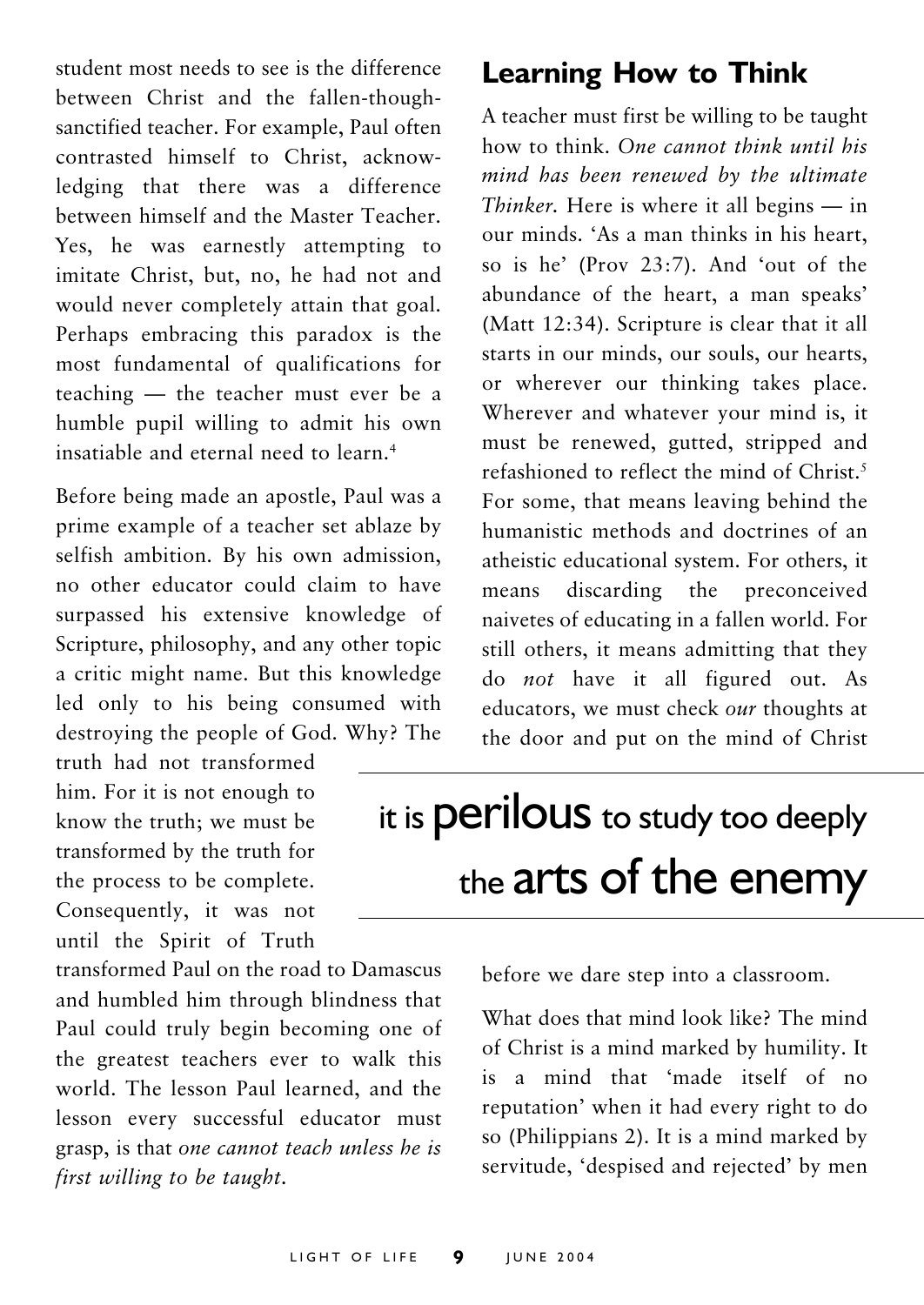(Isa 53). Perhaps most importantly and most willingly forgotten, it is a mind marked by 'sorrows, and acquainted with grief' (Isa 53:3). Furthermore, because it is a mind truly committed to humility, no place is made for any 'high thing that exalts itself against a knowledge of God' (2 Cor 10:5).

Because every thought has been brought into captivity, there are no rogue thoughts calling for a revolution of self-interests. But to keep a sin-plagued mind in submission, the educator must study God's laws of logic and learn how God's mind works so that he may continue to think God's thoughts after Him. As Calvin and others have so accurately observed, we may only think because God has already thought. J.R.R. Tolkien wisely noted that we are but sub-creators, essential to the process, but only able to be creative because God first created all things then taught us how to be creative in His image.<sup>6</sup> Thus as teachers, we are but storytellers committed to uncovering His story and not to telling our own. Consequently, the moment you think that you are worth hearing, you stop teaching and start proselytizing to the Cult of Me.

Finally, because this mind of Christ recognizes the frail and sinful human condition and its own natural tendencies toward weakness, there is constant attention given to training to wield the weapons of warfare so essential to classroom success. The educator immerses himself in Scripture each day and invests additional time in focused studies, never content with where he is, never disillusioned by where he is not. The teacher marks out and courageously protects daily time in prayer for he knows he dare not attempt to think on his own and 'prayer is the hand that moves the hand of God.'7 Because he has been humbled by God, he knows he lacks wisdom and therefore asks daily, if not moment by moment, for wisdom from above to direct his feeble thoughts in a manner pleasing to the Creator. 'My voice you shall hear in the morning, O Lord; in the morning I will direct it to you, and I will look up'  $(Psa 5:3)$ .

### **Learning How to Speak**

A teacher must be willing to be taught how to speak. One cannot speak effectively until he has been silenced by the voice of God. Isaiah is one educator who learned this lesson well. He was indeed an educator, attempting to inform the Israelites of God's impending judgment and urging them to use that knowledge to change their culture. But he had a problem. God desired not Isaiah's words but rather His own. One prophetic glimpse of God's holiness and two scorched lips later, Isaiah emerged a man dumb to his own thoughts but an eloquent orator for the message of God (Isa 6).

Augustine again complained of his own inability to hear and speak the words of God as one of the reasons for his adolescent sinfulness: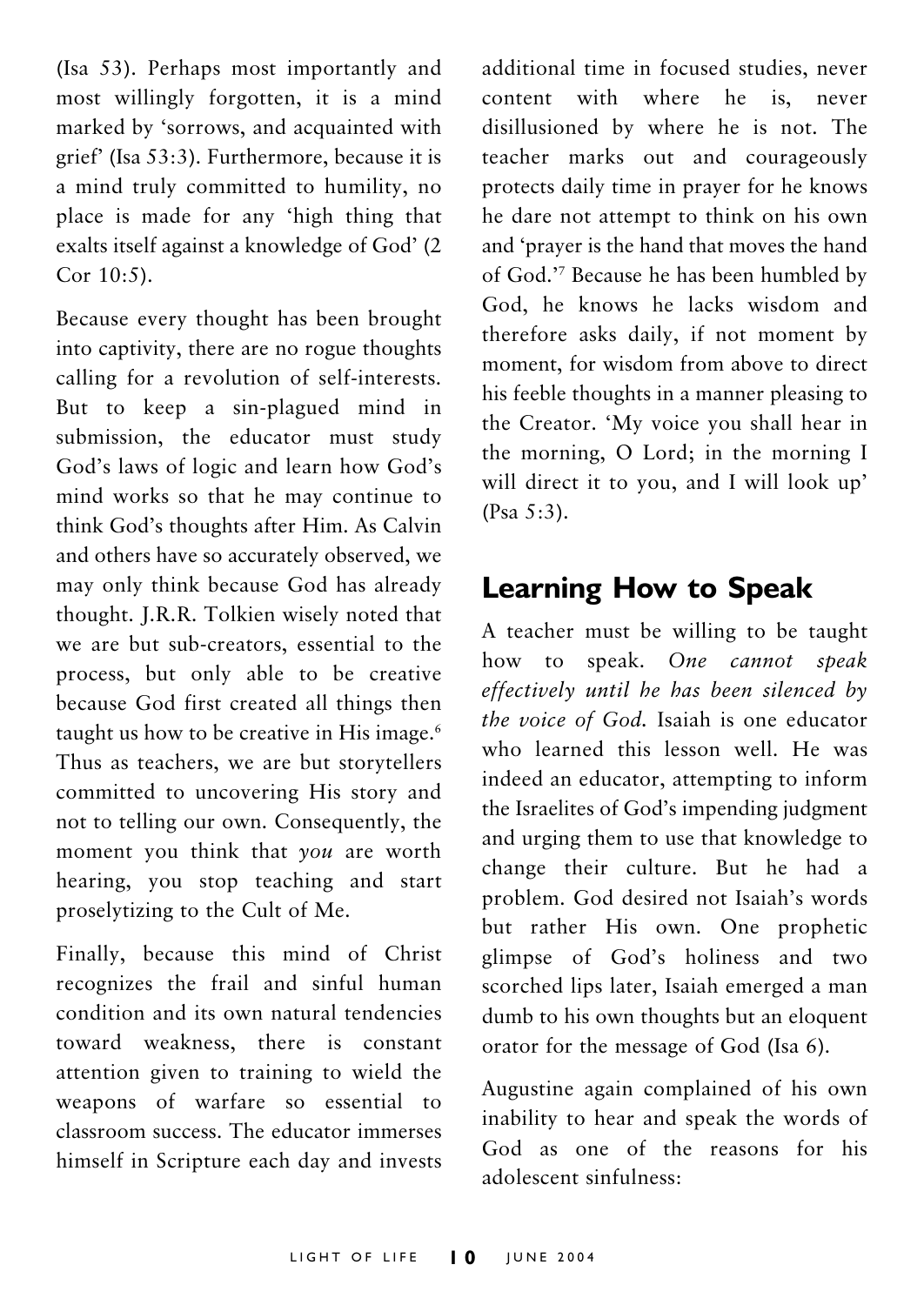'Do I dare say that you, my God, remained silent when I departed still farther from vou? Did vou in truth remain silent to me at that time? Yet none of [your words] sank deep into my heart, so that I would  $fulfill them$ <sup>28</sup>

One reason teachers struggle to hear the voice of God is that they are too busy talking themselves. Scripture diagnoses this linguistic addiction to hearing

### **Learning How to Act**

A teacher must be willing to be taught how to act. One cannot act effectively until he has been set in motion by the

## one reason teachers struggle to hear the voice of God is that they are too busy talking themselves

oneself speak and prescribes the following antidote: 'Let everyone be swift to hear and slow to speak' (James 1:19). Perhaps this biblical injunction may be summed up as follows: Shut up. Sit down. Let God speak.

One other crucial reason too many teachers struggle to hear the voice of God is that there is something missing from their daily routine — the sound of silence. In our hectic culture, the educator must constantly carve out daily sessions of silence to collect his thoughts and be open to the leading of the Holy Spirit. Waiting on God is an art neglected by any teacher at his own peril.<sup>9</sup> Every teacher must take time to 'be still, and know that [He is] God' (Psa 46:10). We must become as Nathaniel, of whom it has been said that 'he was a man much addicted to habits of devotion.'<sup>10</sup> Failure to do so will result in a frustrated teacher frenetically failing to accomplish a divine task never intended for frail and finite fingers.

hand of God. It simply will not do, not if we are serious about transforming culture for Christ, to teach one thing and live another. I will never forget the sage bowling advice received from a helpful uncle who, after explaining the correct bowling technique, promptly added, 'But make sure you do as I say, not as I do!' Such hypocrisy we already have; it's sincere actions our students seek to see

After all, any educator must recall that while we are preparing our students for eternity, we ourselves are being prepared for the same destination. Ionathan Edwards put it well when he stated:

'The glorious excellencies and beauty of God will be what will forever entertain the minds of the saint... That which they shall enjoy in the angels, or in each other, or in anything else whatsoever that will yield them delight or happiness, will be what shall be seen of God in them '11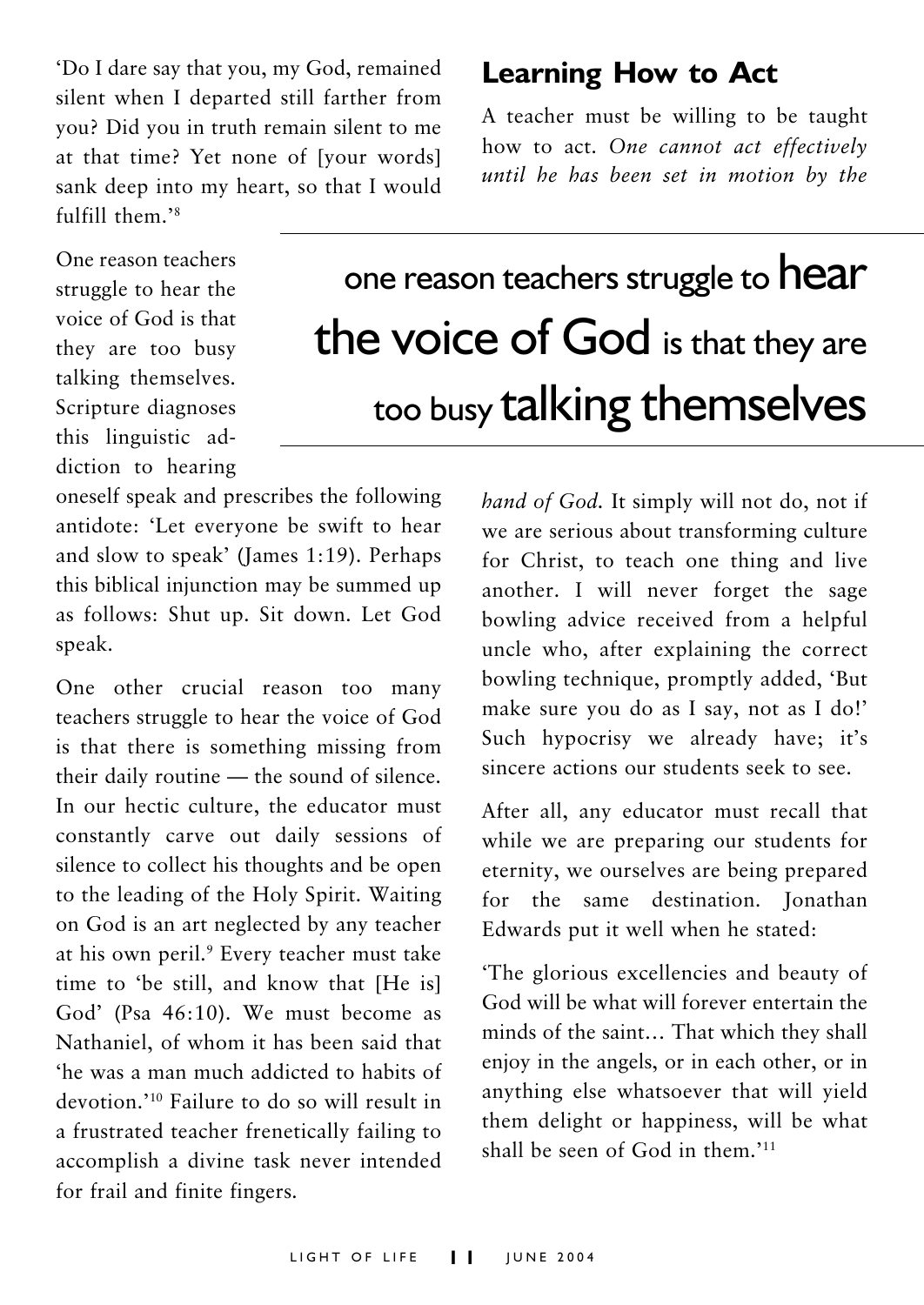What exactly is seen in you? Any motion other than what reflects God in us is superfluous and downright dangerous for it obscures the true purpose of any education — communication of the knowledge of God. Self-illuminations simply distract from the eternal shore and cause the student instead to fixate on the lighthouse. Thus Pharos itself becomes an idolatrous threat to the spiritual safety of the student.<sup>12</sup>

To teach a student it takes a teacher and one degree. One teacher and a degree And humility. The humility alone will do If degrees are few. $13$ 

> Reproduced by permission from Chalcedon Report, Sept 2003 #455. PO Box 158, Vallecito CA 95251 USA www.chalcedon.edu

William Blankshaen is a teacher and administrator at Cornerstone Christian Academy near Cleveland, Ohio, while he writes challenging essays and Christ-honouring fiction.

#### **References**

- 1. See my article 'Teaching Apologetically: Getting Down and Dirty for Christ' Chalcedon Report October, 2002 for a more thorough treatment of this concept.
- 2. St. Augustine, The Confessions of St. Augustine (New York: Doubleday, 1960), 93 (Book IV, Chapter 1).
- 3. The Elvish lord Elrond's explanation of why the once wise Saruman turned to evil in J.R.R. Tolkien's The Fellowship of the Ring.
- 4. It may be wise to note here that a paradox is an apparent and not an actual contradiction. Furthermore, our task of learning is an eternal one that will engage us throughout eternity. Scripture does not teach, as many Christians seem to think, that when we arrive in Heaven we will be like God. knowing all things.
- 5. Clearly implied in this statement from Romans 12:2 is the truth that one cannot truly know and, therefore, cannot truly teach anything if his mind has not been renewed by the Holy Spirit. This truth has staggering implications for an atheistic educational system.
- 6. Bradley J. Birzer, J.R.R. Tolkien's Sanctifying Myth: Understanding Middle Earth. Wilmington: ISI Books, 2002). See especially Chapter 2 entitled 'Myth and Subcreation.'
- 7. Often attributed to E.M. Bounds in one of his landmark works on prayer, although I am quite certain several authors have expressed this same sentiment.
- 8. Augustine, 68 (Book II, Chapter 3).
- 9. To aid in acquiring this silent art, may I suggest a brief but classic booklet by Andrew Murray simply entitled Waiting on God? If you can find it, grab it. It's a good one.
- 10. A. B. Bruce, The Training of the Twelve: Timeless Principlesfor Leadership Development. (Grand Rapids: Kregel, 1988), 7.
- 11. Jonathan Edwards, Jonathan Edwards on Knowing Christ. (Carlisle, Pennsylvania: Banner of Truth Trust, 1997), 42.
- 12. The lighthouse at Pharos near the mouth of the Nile River was one the Seven Wonders of the Ancient World. Legend says that on a clear night it could nearly be seen all the way across the Mediterranean Sea.
- 13. Paraphrase of an Emily Dickinson poem entitled 'To Make a Prairie.'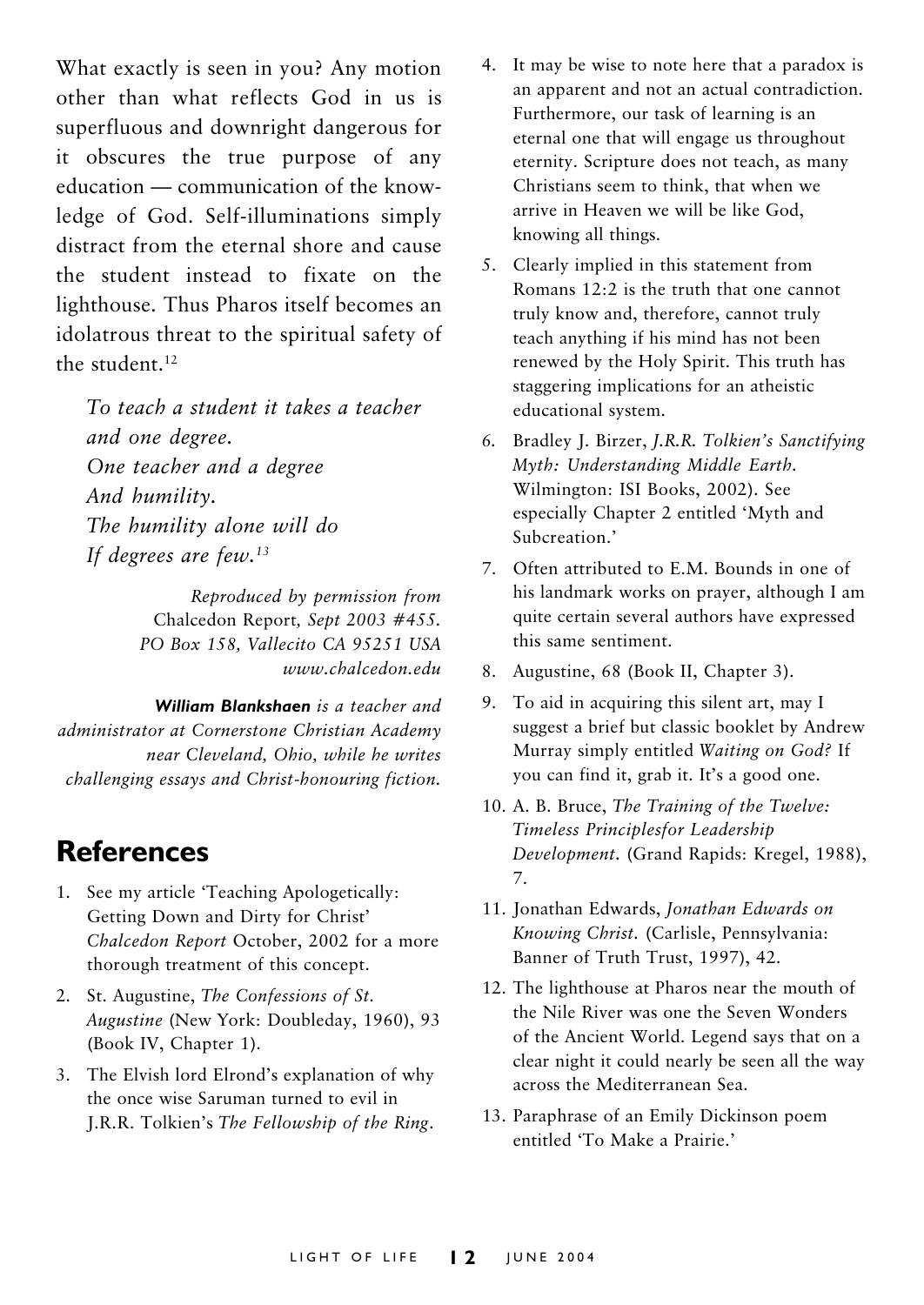

# V IS FOR VITAMINS

**RY PETER FROGLEY** 

### We have all been informed of the importance of vitamins.

Many of us have or do take vitamin pills with an expectation that they are working small miracles in our bodies that will give us more energy and stop us getting sick. For most people vitamins are some mystery pill that does something good in our hodies

#### **WHAT ARF VITAMINS?**

Vitamins are organic compounds (that means they contain carbon) that are mainly protein in structure. Vitamins of themselves are neither food.  $nor$ something that has any food value as such. Our bodies use vitamins as catalysts to make possible the various chemical activities that take place in our bodies to maintain life.

Our bodies use the various vitamins in their normal functioning. The vitamins do not act on the body to make it function.

#### WHERE DO THEY COME FROM?

Vitamins occur naturally in all fruit and vegetables. Even today scientists have not vet isolated or identified all the vitamins found in raw foods. Raw, whole foods are our only source of complete vitamins. Most pills only provide us with incomplete vitamins. Only a few vitamins can be manufactured by the body and thus vitamins are essential for life, that is they must be supplied to the body from an external source — food.

#### **VITAMIN REOUIREMENTS**

A diet of raw fruits, vegetables, sprouts, seeds and nuts will provide all we need for a properly functioning body. Such a diet will also meet or exceed the Recommended Daily Allowances (RDAs) set by governments.

With those RDAs we need to bear in mind that they have been established on the basis of a meat eating diet and the influence of politics and money. The vitamin requirements on a vegetarian diet are much less than is the case for a meat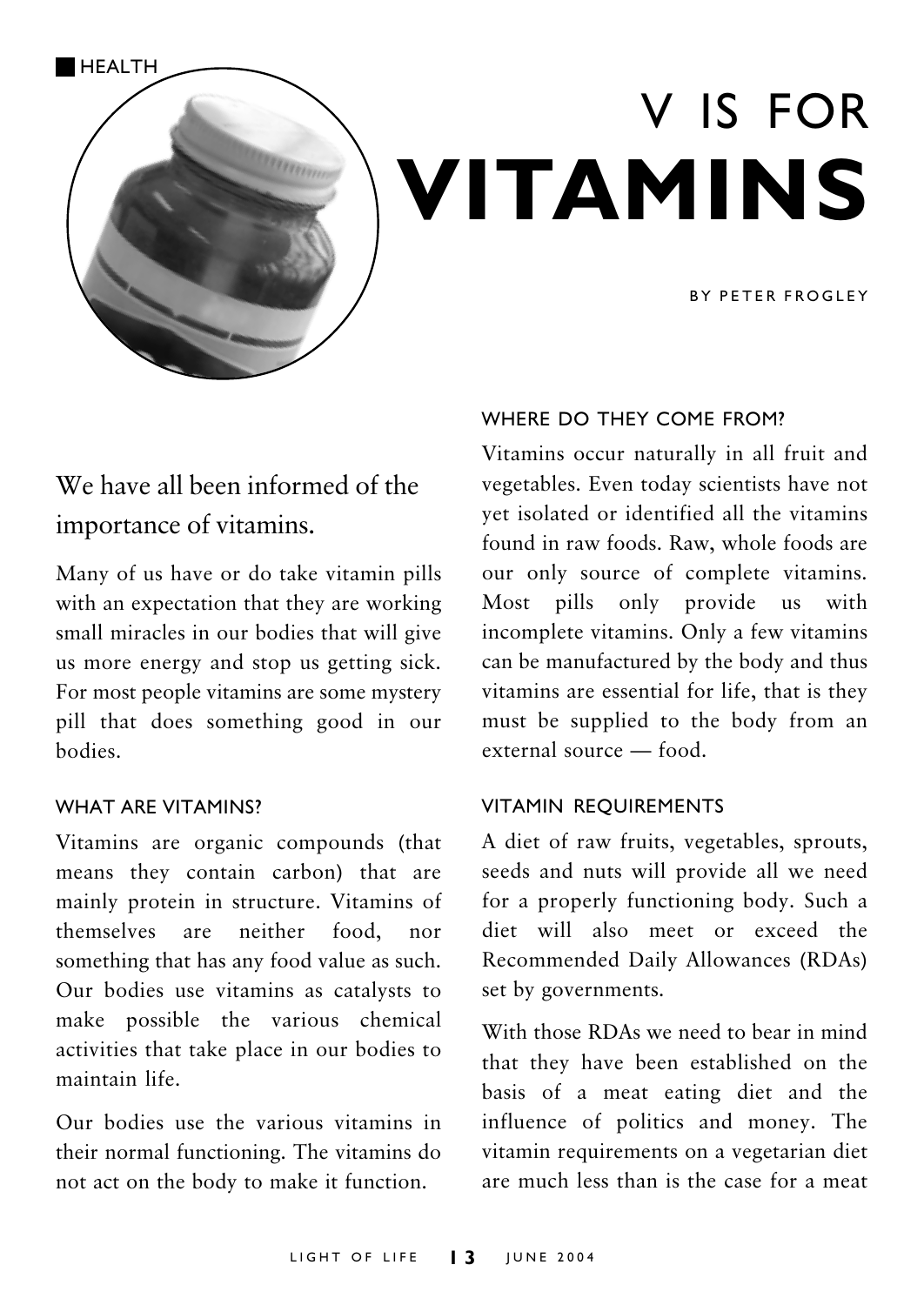eating diet, because vitamins are used by the body to neutralise and eliminate the toxins and acids found in meat.

#### **CATEGORIES**

There are two main categories of vitamins.

Eat soluble vitamins are absorbed and processed as it would a fat. The excess and used fat soluble vitamins are excreted mainly through the bowel. Fat soluble vitamins are stored longer and more easily than water soluble vitamins. Some of these are vitamins A. D. E and K.

Water soluble vitamins are excreted mainly through the urine and can only be stored for short periods of time. Some of the water soluble vitamins are: vitamin C. B complex, B1, B2, niacin, and B12.

#### **VITAMIN DEFICIENCY**

Whilst it may be said someone has a vitamin C deficiency in reality they are deficient in a number of vitamins

This is because vitamins are not used individually by the body, but they have a synergistic relationship with other vitamins and they do not occur naturally as one vitamin. For example, an orange does not just contain vitamin C.

Some causes of vitamin deficiency are:

- 1 Lack of vitamins in foods consumed. This can be as a result of
	- a. Processed or fragmented foods not only add very little to the

'vitamin pool' but they consume vitamins stored in the body.

- b. Minerally deficient soil which grows vitamin deficient foods.
- Chemical fertilizers and insect*icides* lower vitamin content
- d. Picking fruit and vegetables 'green' can decrease the vitamin content of the food
- 2. The body is unable to utilise the vitamins provided for one of the following reasons: Poor digestive and assimilitative ability. had  $food$ combining, drinking with meals, overeating, not chewing food properly, eating whilst under stress or a body that is too toxic to metabolise vitamins.
- 3. Overabundance of specific vitamins can create a vitamin imbalance. This is a reason why it may not be advisable to overdose on a particular vitamin.
- 4. Vitamin binding compounds and foods that restrict the effectiveness of vitamins such as drugs and medications. tobacco, food preservatives and additives and chemical fertilizers and insecticides
- 5. Physical and emotional stress
- 6. Consumption of inorganic or synthetic vitamins, which need to be eliminated from the body as unusable substances.

Vitamins are vitally important for our wellbeing, so be sure to eat plenty of raw fruit and vegetables and enjoy good health.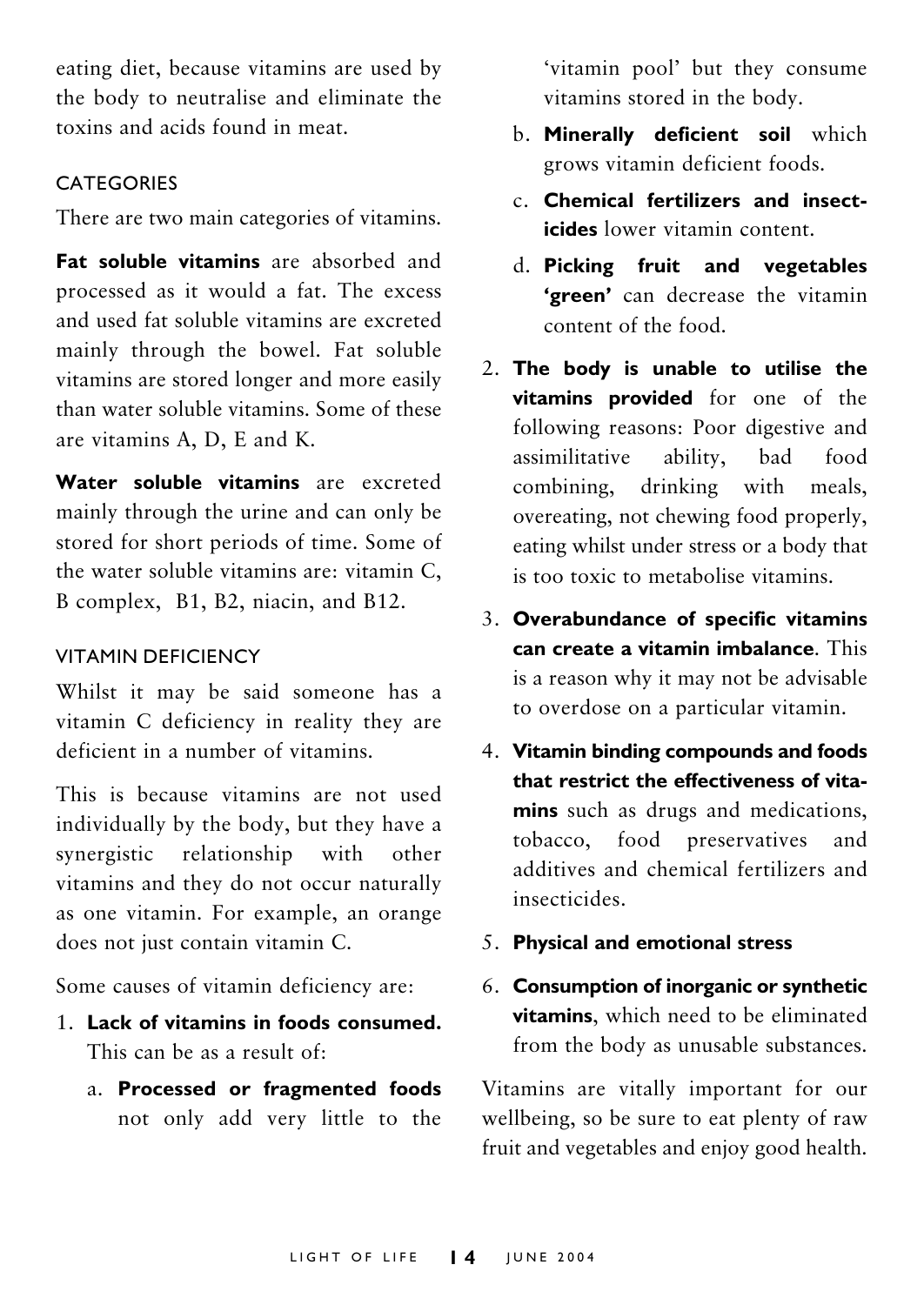## Specials available until 31 July 2004

#### THE 'REGIN WELL' PACK

Here at LEM we have developed two Phonics products which are an integral part of the teaching of the phonograms.

To assist you in achieving good success we are offering a special price of \$19.95 (normally \$23.40) on these two products until 31 July 2004. Please indicate you want to participate in this special offer when you order.

#### **LEM Phonics Handwriting Practice Book**

This book replaces the Handwriting Practice Sheets and is a far superior, more practical tool. The book has space for practising the letter shapes and a double page for each single phonogram. An indispensable aid for beginning students

#### Hearts of Hope-Clickety Clack

A CD of the nursery rhymes from the Single and Multiple Phonogram workbooks. This professionally produced CD has 48 nursery rhymes, delightfully rendered by Hearts of Hope. Children will be able to sing along with their favourite nursery rhymes as part of their phonics programme. Comes with full colour 8-page booklet containing all the words. A great gift.



#### THE LOST TOOLS OF LEARNING

The excellent essay by Dorothy Sayers that underlines the fundamental importance of teaching the basic skills of learning. An inspiring piece. Was \$3.30, now \$2.50 until 31 July 2004

These two

or only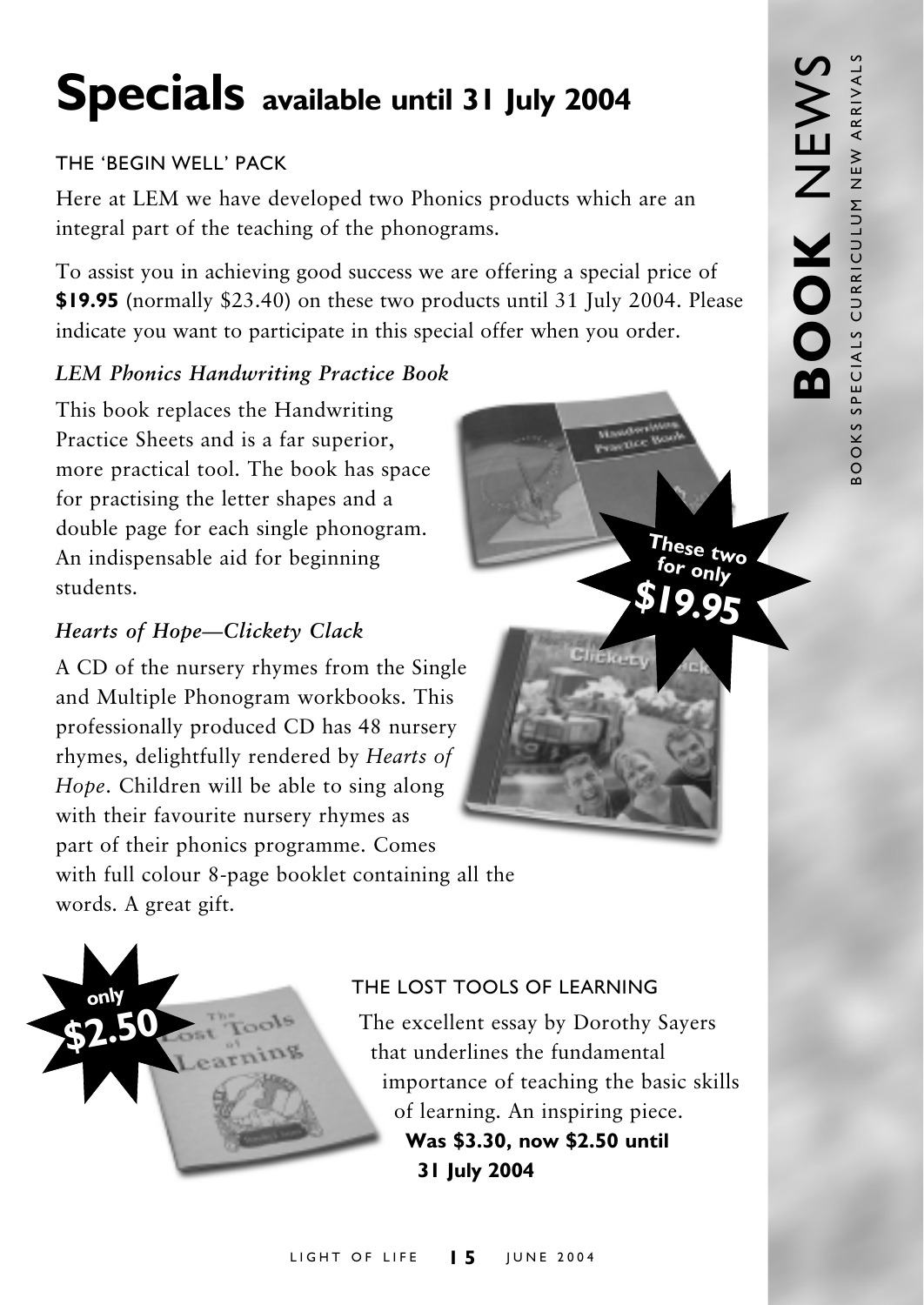

#### AUSTRALIAN MONFY AND MEASURE

LEM's Australian Money and Measure books are designed to supplement the Rod and Staff Mathematics programme. Many people also find them useful with other American Maths programmes, or as a stand-alone resource to teach counting and measuring in an Australian context.

The books include:

- identification, adding and counting change with Australian coins and notes up to \$50
- thermometer and temperature exercises using the celsius scale
- · distance measure in millimetres, centimetres, metres and kilometres
- · liquid measure in metric cups, millilitres and litres
- conversion between smaller and larger units
- 'story problems' to translate skills into life context.

Grades 3 and 4 have overtyped Answer Keys available to make teaching and marking much easier.

| Grade 1 Student | \$9.95 | Grade 2 Student    | \$10.85 |
|-----------------|--------|--------------------|---------|
| Grade 3 Student | \$7.90 | Grade 3 Answer Key | \$7.90  |
| Grade 4 Student | \$8.55 | Grade 4 Answer Key | \$8.55  |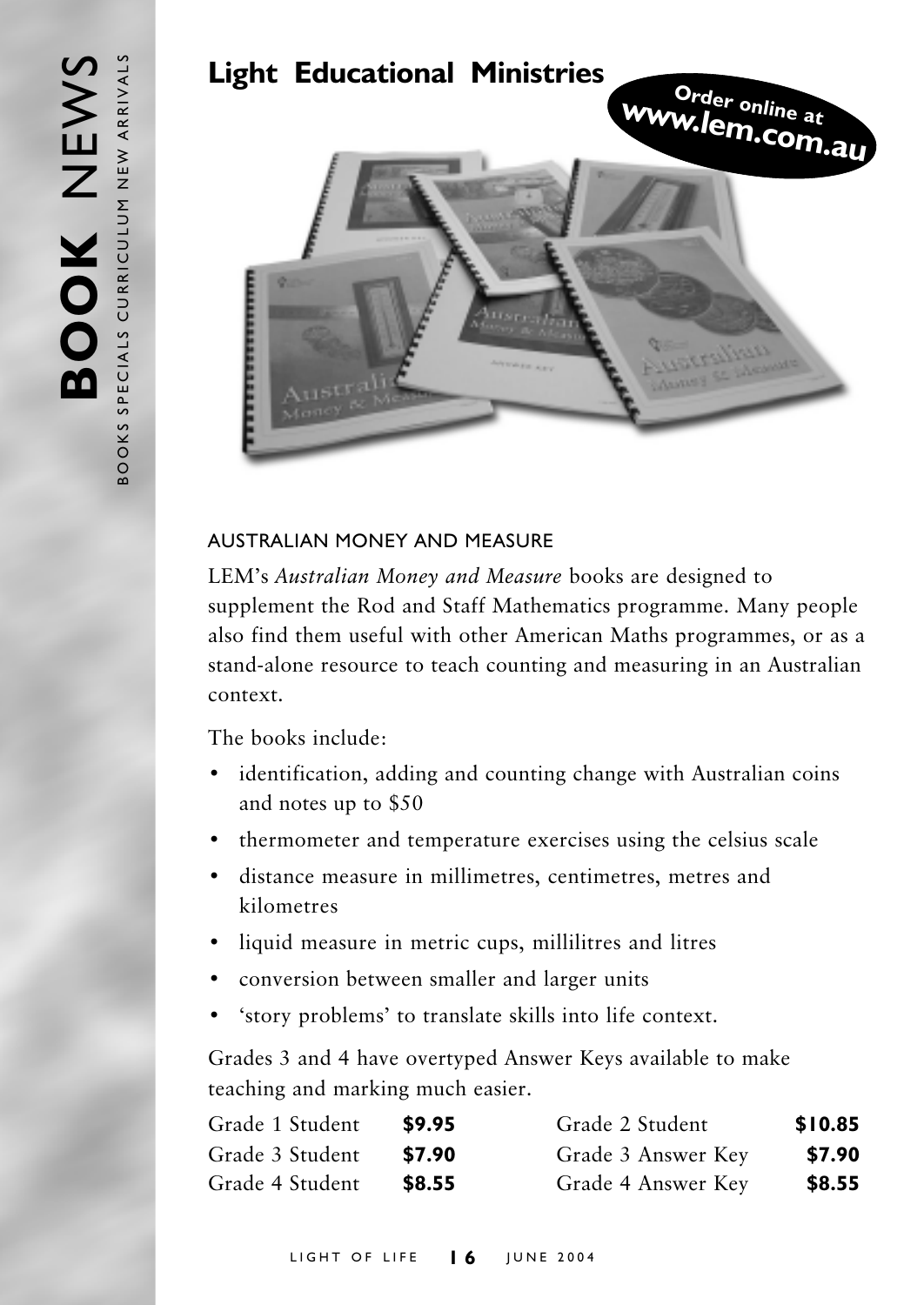## **Bob Jones University Press**

Revised editions of Bible Truths for Christian Schools are now available for Grades 1-6 These colourful, wellpresented materials are ideal for your Bible programme at home, school, or even at church These new



editions come in perfect bound Student Workbooks and spiral bound Teacher Editions and reflect very good value.

Student Workbook \$21.20 Teacher Edition \$65.20

## **The Gift of Music**

This great book has been unavailable for some time and is now available in an expanded and revised edition. It contains brief studies on 44 musicians from the sixteenth to the twentieth centuries. Well recommended. 317 pages paperback. \$28.40



### **Dating vs Courtship**

A new updated and revised edition of Paul Jehle's book, this is probably the best title available on developing relationships with the opposite sex. Much has been written in recent years, but this book is highly recommended because of its focus on sound biblical standards without going to extremes. Was \$19.95, now \$16.95 until 31 July 2004

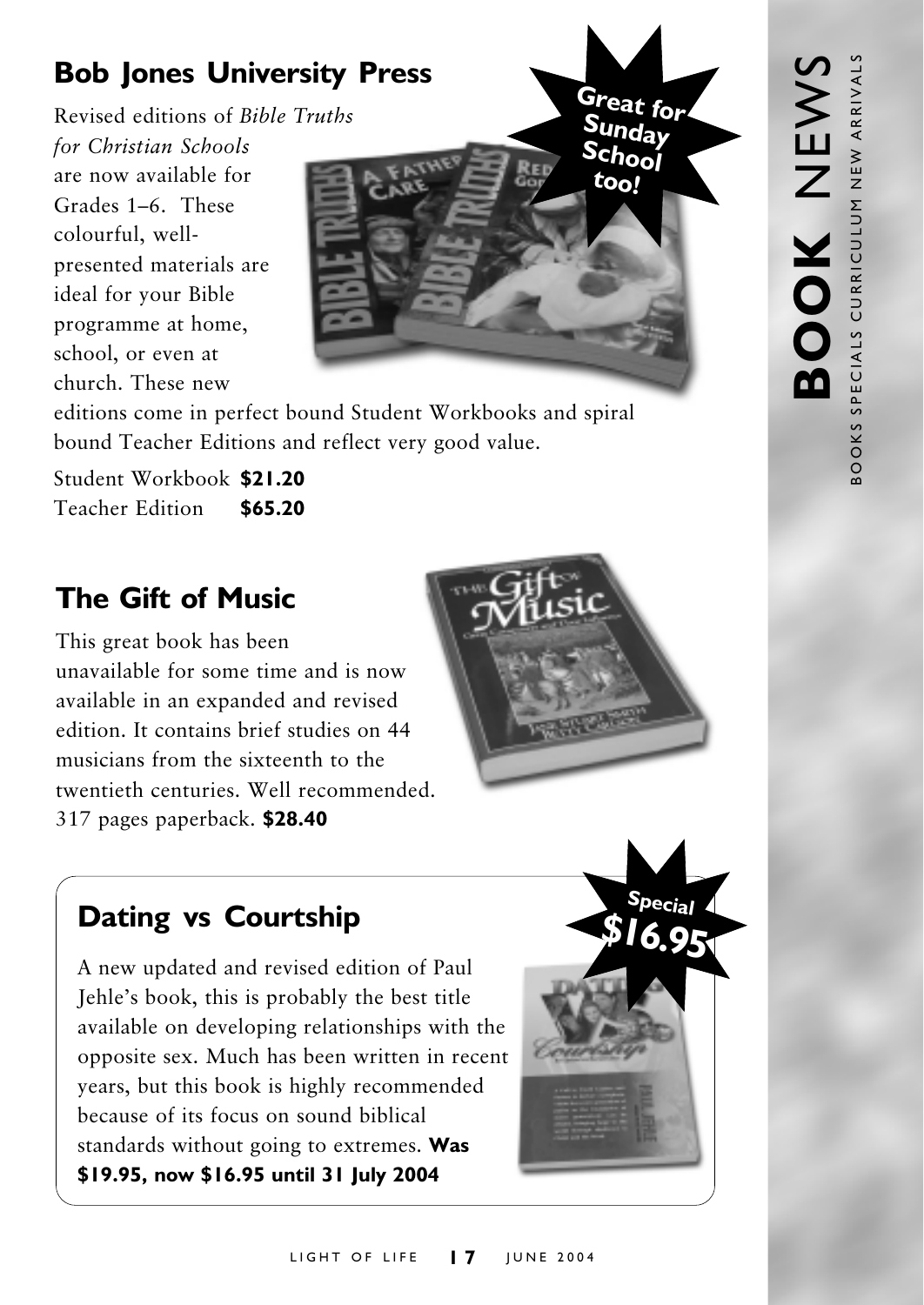

## **LEM PHONICS CORNER**

#### Joshua, my granchild, is five.

He is a very creative little boy, meaning that he loves to make things out of boxes and other junk. He can spend hours concentrating on this kind of activity. And his artistic ability is advanced for his age, especially in concept. Of course all this requires the need to label things and write signs etc. etc. So he has been ripe for phonics for quite some time.

Grandma gives him at least one lesson every week.

It is a delight to teach him because he responds very well and learns quickly.

But because he is so creative he also likes to follow his own inclinations I have had to weigh up his age with his ability and his particular inclinations and decide how I can hest teach him

On the one hand I don't want to stifle his creative instinct, but rather use it to give meaning and purpose to his phonics learning. But he still needs to realize that he must pay specific attention for the period of time in which he learns, in a structured and sequential way, the skills which will allow his creative ability to develop more. So I insist on him

reviewing the phonograms, learning the writing and practising it and having practice in sounding simple words. He must complete the two pages of his phonogram workbook each lesson with a short break between for drawing or a game.

The written test has also been important for his writing, concentration and remembering which phonogram is which.

Joshua likes to take the lead in an activity. He will think up his own games. If the game is of benefit to his work we include it in the lesson. For example, one day I gave him some pictures and asked him which phonogram each one begins with. He immediately got down the phonogram chart and began to place the pictures on the correct phonograms. This was a time when his own inclination fitted in well with what we were trying to achieve. So he benefited from being able to work out a good game himself and from the review it gave.

But often his leading will take him away from the purpose for which he is with me. So he needs to be trained to focus on his task and complete it. He also needs to learn the important character traits of obedience and patience. Usually once he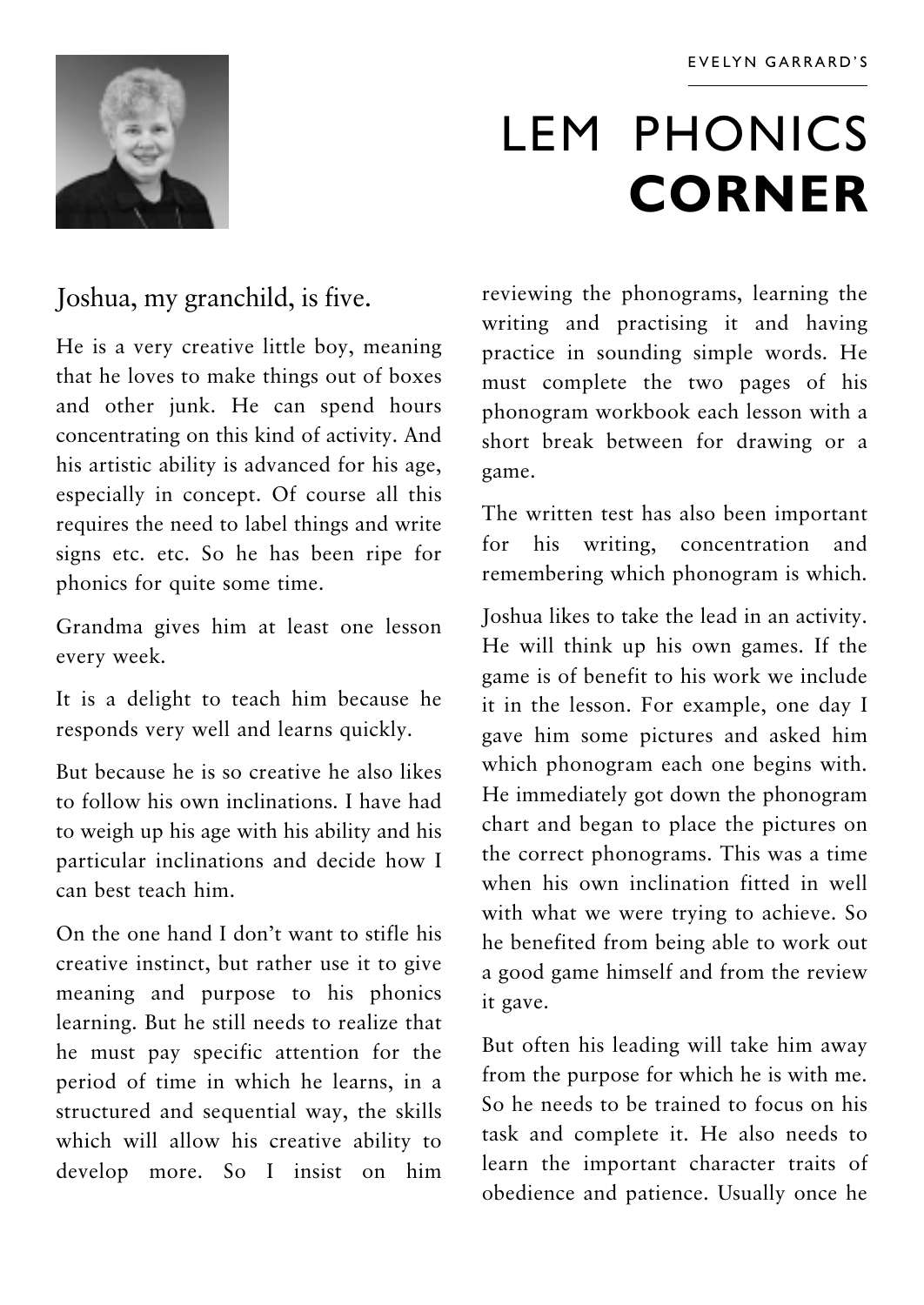complies, he finds the activities challenging and interesting. I tell him that what he is learning now will later help him so much with all the projects he loves to do. Because his particular interest is illustration and he is quick to do it, I often give him time to illustrate more than what is given in the book.

Ioshua is left handed. therefore at first he wanted to write everything backwards. It was necessary for me to insist that he hold the pencil correctly. Then I had to teach him to hold his hand *under* the line, because the tendency is to curve the hand above the writing and obscure the previous print. Training

Josh to write from left to right as well as forming the letters in the correct way was of ultimate importance.

Underlining the phonograms in the workbook was one key which really helped him. I insisted he do it from left to right every time and now he does that automatically.

It took a while for him to remember to begin circle letters at number one on the grid because as a left hander his tendency was to go the opposite way, but he listens to what I say and with practice it is now becoming automatic. How important is practice and review!



Josh loves the challenge to join the word to the correct picture in his workbook. Just sounding words where there is no challenge following he didn't find so interesting at first. But it is necessary to have lots of sounding practice for deciphering to become almost automatic.

> So I appealed to his love of challenge by using 'sleeve cards'. I made little flashcard cards with a picture and word on each. The picture is covered by a cardboard sleeve hent around the pile of cards.

> Josh's task was to find out what is under the sleeve by sounding the word being viewed. When I pull out that card he can check if

his sounding is right. Most of the pictures are cut from catalogues or old books. I used only words which fit the known phonograms. Through this exercise and the sounding of the phrases in the Workbook, Josh's speed at deciphering words increased dramatically. Now he is quite happy to quickly read the lists of sounding words in his workbook without even sounding them aloud.

When he got to about halfway through the multiple phonograms, I began to write out little cards with short sentences on them. I also gave him about five cards with 'ves' on them and five with 'no'. The text was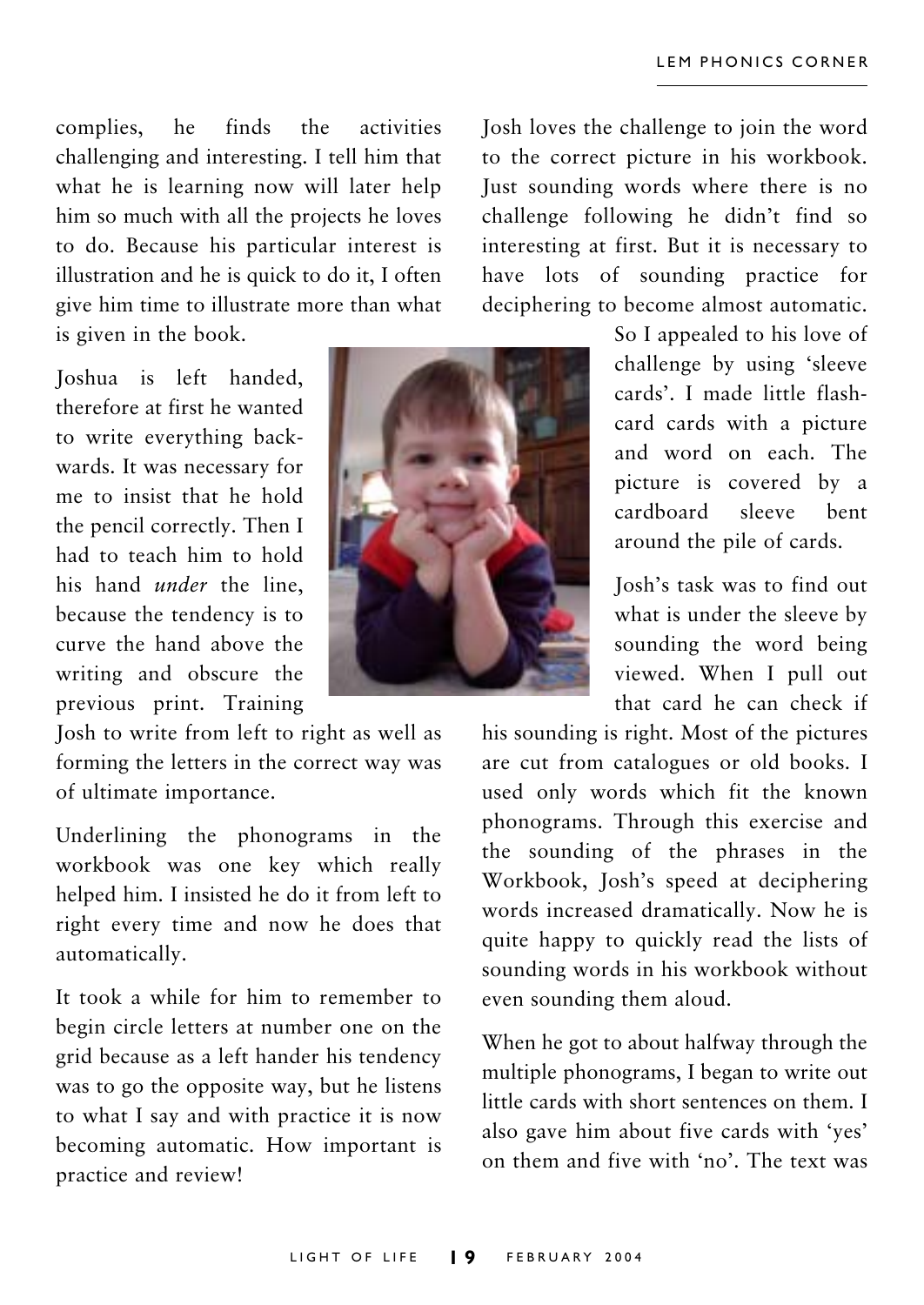always within his known phonogram range.

An example set of sentences may be:

A bird can flv. A bird can swim. A bird has a nest. A bird sleeps in a cot. We sleep in a nest.

I would hold the cards splayed in my hand so he could pick one without seeing the text. He would read it and put 'yes' or 'no' next to it. He loved doing this so his reading speed has improved.

Iosh writes prolifically and uses his phonogram knowledge to the best of his ability — so he once wrote 'newspaper' as 'NYOOSPAIPUR'. He has automatically taught himself the capitals of each letter.

We have simply let him write like this for now, but now that he has almost finished the phonograms, his spelling and reading will benefit so much from gradually learning the rules for which he is so ready.

Another 'extra activity' Josh enjoyed earlier was building words with tile cards. I photocopied the phonogram charts in his Phonogram Workbooks and laminated them, then cut out the squares to make the tiles. He can do this activity at anytime experimenting with making words, or it can be a directed activity.

I sometimes ask him to substitute one letter for another and say the resulting new word, or simply add or subtract a phonogram to make a new word. These exercises are excellent for developing phonemic awareness. At this stage if the children makes *hed* instead of *head*, let it be. It is the stage for developing the alphabetic principle, not the formal spelling stage.

The tiles are really good value when teaching the multiple phonograms. It is so easy for the child to see that two or more letters make one sound. We hope to have some produced for sale in the not too distant future

Some time ago Joshua was trying to invent labels for certain pictures he had drawn as part of his 'video production'. He wanted to write 'John', but he struggled with the fact that the way he saw his father's name was different than how it was spelt phonetically. At this stage I did not tell him that the name *John* comes from the German name Jo-hann and that is why the  $h$  is left in John!! I just told him it can be spelt both ways, *Jon* or *John*, but he can write it the way his father's name is spelled.

In the same activity Josh was struggling over the name Piglet, so I used the opportunity to tell him about syllables. Once he grasped the idea that short 'words' can be joined to make longer words, Piglet no longer posed a problem, except that he thought let should be written  $lt$  (without the e).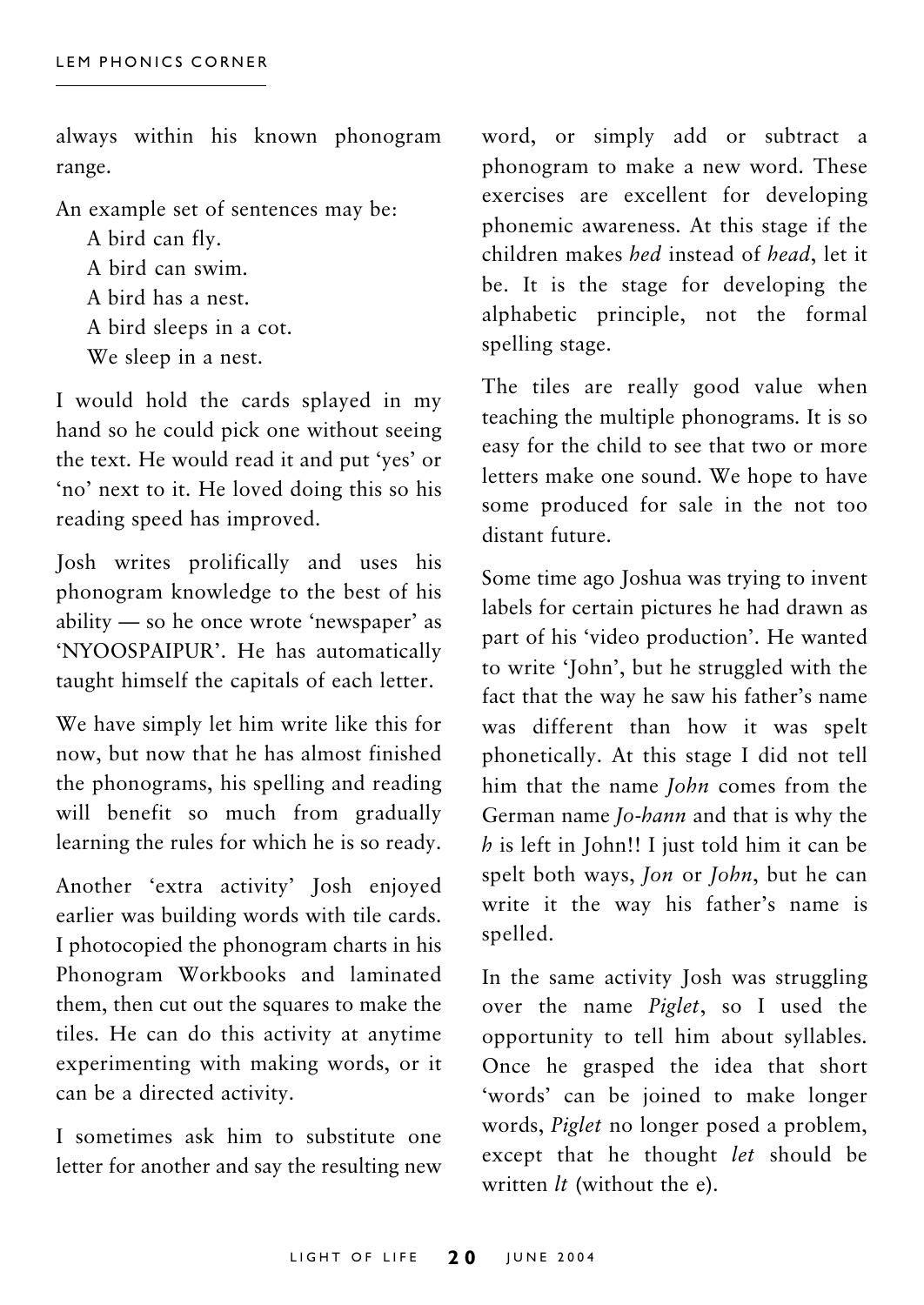With that I realized he may well be able to relate to the rule that every syllable needs a vowel, so I propose to give him more practice with yowels and consonants and then explain that every syllable must have a vowel. It is really good to 'catch the moment' to teach something. But we should be careful not to burden the child with more than he can handle at one time

I really like this time between  $4\frac{1}{2}$  and 6 years old. It is not a legal requirement that a child attend school before six in most states. If the child is ready to learn at 4 or five years, let him have the opportunity, but there need not be any pressure. You can proceed gently, helping the child to learn patience and obedience and extend his attention span, but when he is genuinely tired, let him rest.

I am giving a weekly phonics lesson to another grandson, Joshua's cousin, who has also recently turned five. He is a totally different personality and different learner. I think it will be interesting to compare these two, but you will have to wait for Jaedin's story until the next edition

Please write and tell me if you would buy 'sentence cards' as I described above if LEM produced them.

God bless you all,

Hovelyn

## The Flements of Music **MISUNDERSTANDING**

It appears that some have understood that a teacher is necessary for The Elements of Music Volume Two. This is incorrect. The whole course is designed to be used without a trained teacher. It is written for parents and students who have little or no music knowledge as well as those who do.

Volumes One and Two of The Flements of Music are now in all states of Australia, Singapore, Malaysia and New Zealand. Thank you to those who have sent back such positive and encouraging reports about the Biblical perspective and the ease of use of the course

To gain full benefit of the course, however, the full set of materials needs to be used. The full set for Volume One



(02) 6259 3944 or (03) 8802 7650 or order online at www.lem.com.au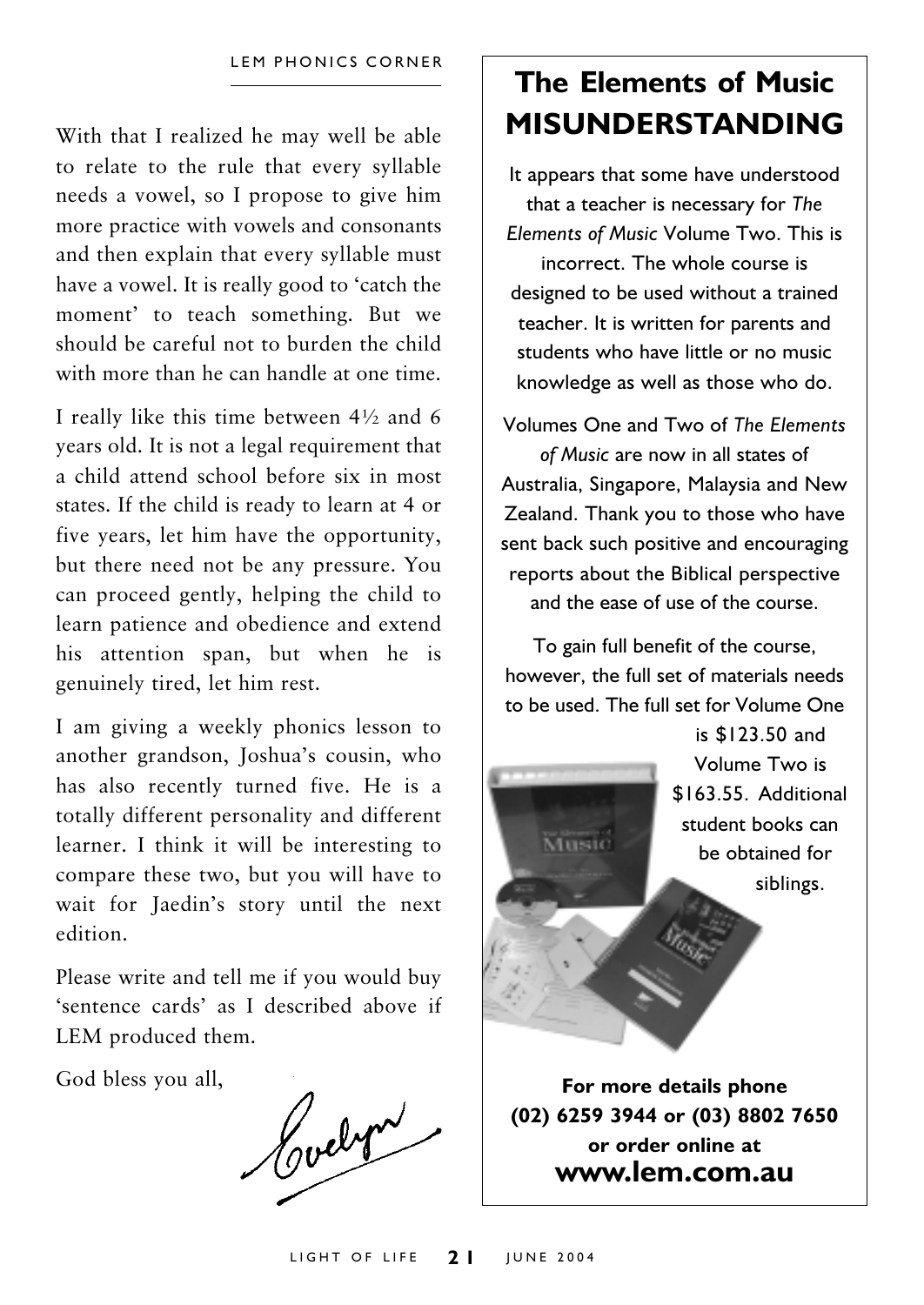## FVENT CALENDAR

COMING EVENTS SEMINARS PROGRAMMES UPDATES

Note the number of the seminar you are interested in and tick the corresponding box on the registration form inside the back cover



**Christian Home Education** Seminar and Show

### 2004 Programme

- $9:00$  Registration
- 9:30 Future of Home Education Peter Frogley
- 10:30 Morning Break
- $11(00)$  Elective sessions for remainder of day:

Curriculum Summary Peter Frogley

Teaching Geography John Angelico

- $12:00$  Lunch
	- 2:00 Curriculum Summary John Angelico

Preparation for Tertiary Education Peter Frogley

3:00 Keeping Organised at Home John Angelico

> **LEM Phonics** Peter Frogley

- 4:00 Book Browse and Buy
- $5:00$  Close

Minor adjustments may be made to the programme on the day

## **CHESS/Seminars**

Children are welcome at all CHESS semindrs, but they must be quiet and accountable to their parents at all times.

#### (01)MELBOURNE, VIC

| Date    | Monday 14 June               |  |
|---------|------------------------------|--|
| Venue   | Blackburn North Baptist      |  |
|         | Church                       |  |
|         | Cnr Springfield $\&$         |  |
|         | Middleborough Rds,           |  |
|         | Blackburn North              |  |
| Cost    | Single/Family: \$25/\$40     |  |
| Send to | Kingsley Educational Pty Ltd |  |
|         | PO Box 310                   |  |
|         | Mt Waverley MDC Vic 3149     |  |
| Phone   | (03) 9544 8792               |  |
| Fax     | $(03)$ 9544 2328             |  |
| Email   | enquiries@kepl.com.au        |  |

#### 02 HOBART, TAS

| Date    | Saturday 19 June              |  |
|---------|-------------------------------|--|
| Venue   | Salvation Army Hall           |  |
|         | Blackman's Bay                |  |
| Cost    | Single/Family: \$25/\$40      |  |
| Send to | Lorraine Ward                 |  |
|         | 7 Jessica Ct, Howden Tas 7054 |  |
| Phone   | $(03)$ 6267 2359              |  |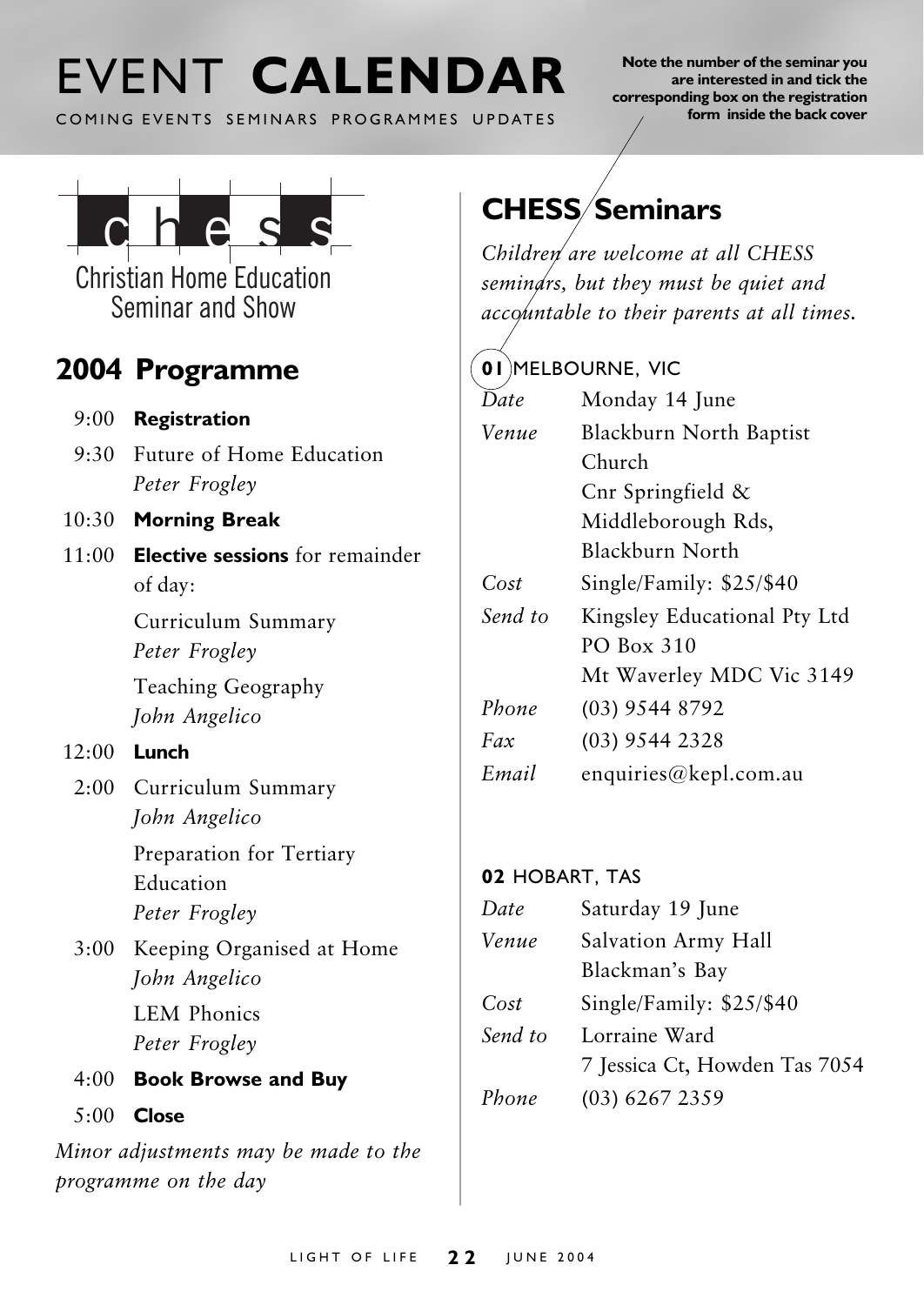## **EVENT CALENDAR**

#### 03 ADELAIDE, SA

| Date    | Saturday 3 July                  |  |
|---------|----------------------------------|--|
| Venue   | Sunrise Christian School         |  |
|         | 95 Wattle St, Fullarton          |  |
| Cost    | Single/Family: \$25/\$40         |  |
|         | Earlybird (by 12 Jun): \$15/\$25 |  |
| Send to | Michael and Sue Whitrow          |  |
|         | PO Box 123, Belair SA 5052       |  |
| Phone   | (08) 8278 7300                   |  |
|         |                                  |  |

#### 04 PERTH, WA

| Date    | Saturday 4 September             |  |
|---------|----------------------------------|--|
| Venue   | Presbyterian Church, 32 Bull     |  |
|         | Creek Dr, Bull Creek             |  |
| Cost    | Single/Family: $$25/$40$         |  |
|         | Earlybird (by 14 Aug): \$15/\$25 |  |
| Send to | Rod and Leanne Ellis             |  |
|         | 246 Duckpond Rd                  |  |
|         | Wellard WA 6170                  |  |

#### 05 SYDNEY, NSW

| Date    | Saturday 2 October               |
|---------|----------------------------------|
| Venue   | Condell Park Christian School    |
|         | 29 Lancelot St, Condell Park     |
| Cost    | Single/Family: \$25/\$40         |
|         | Earlybird (by 11 Sep): \$15/\$25 |
| Send to | Leanne Glen                      |
|         | 6 Blackwattle Grove              |
|         | Narellan Vale NSW 2567           |
|         | Enquiries LEM, (02) 6259 3944    |
|         |                                  |

### **CHESS Book displays**

Book displays provide an opportunity for 'hands-on' browsing of LEM's books and resources. Unfortunately Kingsley will not be attending the book displays.

These displays are free and do not require registration.

#### **LAUNCESTON, TAS**

| $1)$ ate | Thursday 17 June                   |
|----------|------------------------------------|
|          | $11 \text{ am} - 3 \text{ pm}$     |
| Venue    | Seabrook Christian School,         |
|          | Waring Street, Ravenswood          |
|          | (ex Ravenswood High)               |
| Cost     | Free                               |
|          | <i>Enquiries</i> Alison Blackberry |
|          | 305 Frankford Rd                   |
|          | Exeter Tas 7275                    |
| Phone    | (03) 6394 4936 or                  |
|          | 0408 173 450                       |
|          |                                    |

#### **SWAN HILL, VIC**

| Date  | Thursday 1 July                            |  |
|-------|--------------------------------------------|--|
|       | $2-5$ pm                                   |  |
| Venue | Presbyterian Church Hall,                  |  |
|       | Swan Hill                                  |  |
| Cost  | Free                                       |  |
|       | <i>Enquiries</i> Martin and Kalene De Pyle |  |
|       | 9 Mortoo St                                |  |
|       | Swan Hill Vic 3585                         |  |
| Phone | $(03)$ 5032 9074                           |  |
|       |                                            |  |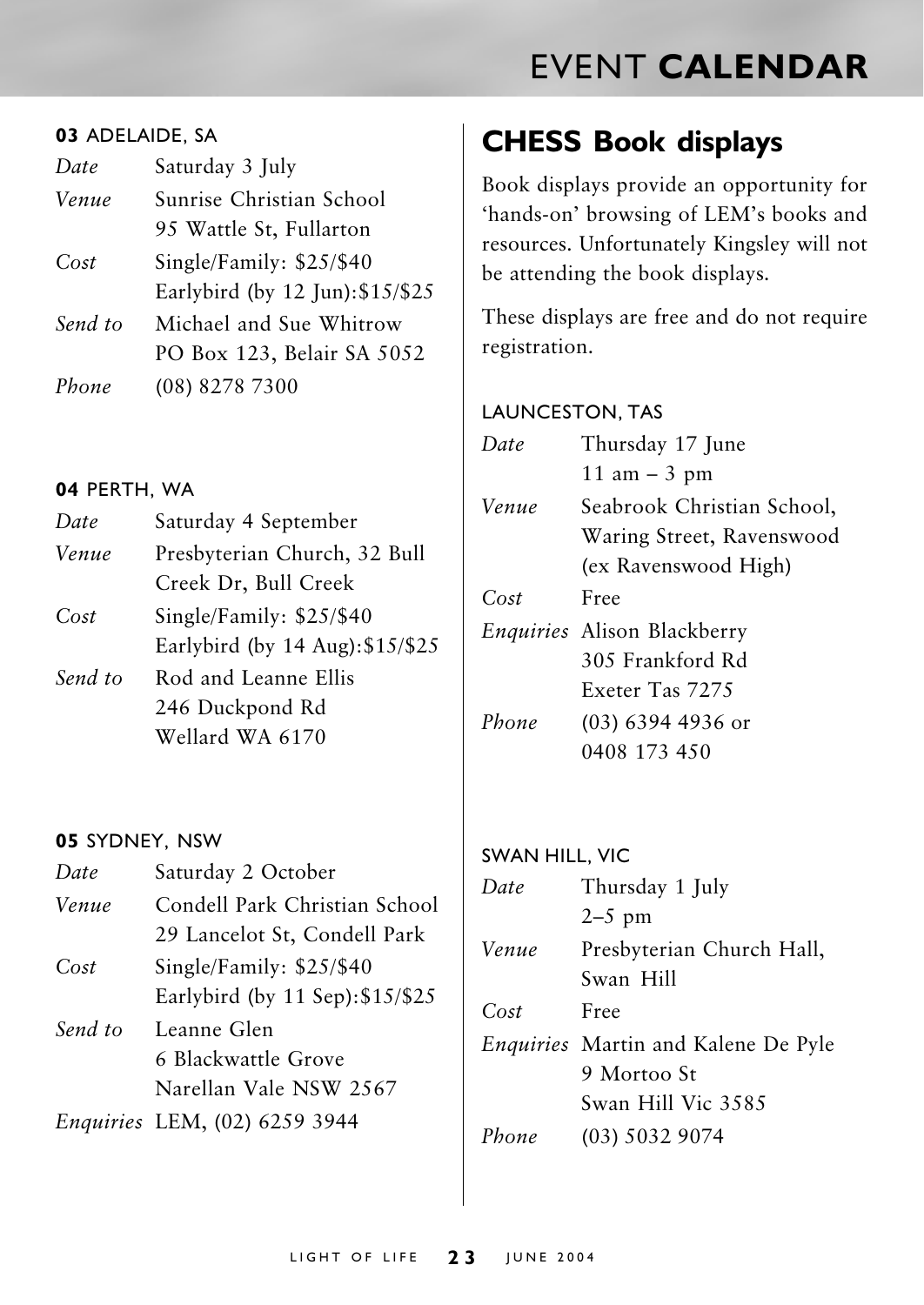## **FVENT CALENDAR**

Note the number of the seminar you are interested in and tick the corresponding box on the registration form inside the back cover



### **Level I Seminars**

The LEM Phonics Introductory Seminar is designed to equip teachers and parents to effectively teach the LEM Phonics programme to their children. Successful participants will be awarded with a Level 1 (Introductory) Certificate in LEM Phonics.

Two Brishane seminars will be held in  $Iune/Iulv 2004$ , with a combined first day but different dates for subsequent days.

#### 06 BRISBANE, OLD (JUNE)

Dates Sat 19 Jun 8.30 am  $-$  5.30 pm Thu 24 Jun 8.30 am  $-$  5.30 pm Sat 26 Jun 8.30 am  $-$  5.30 pm

#### 07 BRISBANE, QLD (JUNE/JULY)

Sat 19 Jun 8.30 am - 5.30 pm Dates Sat 17 Jul 8.30 am - 5.30 pm Sat 31 Jul 8.30 am  $-$  5.30 pm

Instructor Greg O'Keefe

Venue **TBA** 

 $Cost$ \$396 per person including the **LEM Phonics Seminar Pack** (Manual, Phonogram Cards. Word List K and tests); deposit of \$50 per person required with registration

| Meals                       | Tea/coffee/biscuits provided,<br>meals are the responsibility of<br>participants        |
|-----------------------------|-----------------------------------------------------------------------------------------|
| Reg. by                     | 11 June 2004                                                                            |
| Send to                     | Ark Educational Consultancy<br>'Ardlui', c/- PO<br>Greenmount via Toowoomba<br>Qld 4359 |
| Phone                       | $(07)$ 4697 1411                                                                        |
| Email                       | gokeefe@lem.com.au                                                                      |
| 08 ADELAIDE, SA             |                                                                                         |
| <i>Instructor</i> Chris Joy |                                                                                         |
| Dates                       | Tue 11 – Fri 14 Jan 2005<br>$8.45$ am $-3.00$ pm                                        |

- Sunrise Christian School Vonuo 95 Wattle St. Fullarton
- $Cost$ \$330 per person including the LEM Phonics Manual, Word List K, and stationery; deposit of \$60 per person required with registration
- **Note** Learning the 75 Phonograms before the seminar will enable attendees to gain maximum henefit
- 23 December 2004  $Reg. by$
- Send to Chris Joy **RMD 635** Victor Harbor SA 5211
- Phone  $(08)$  8552 3755
- Email ciov@lem.com.au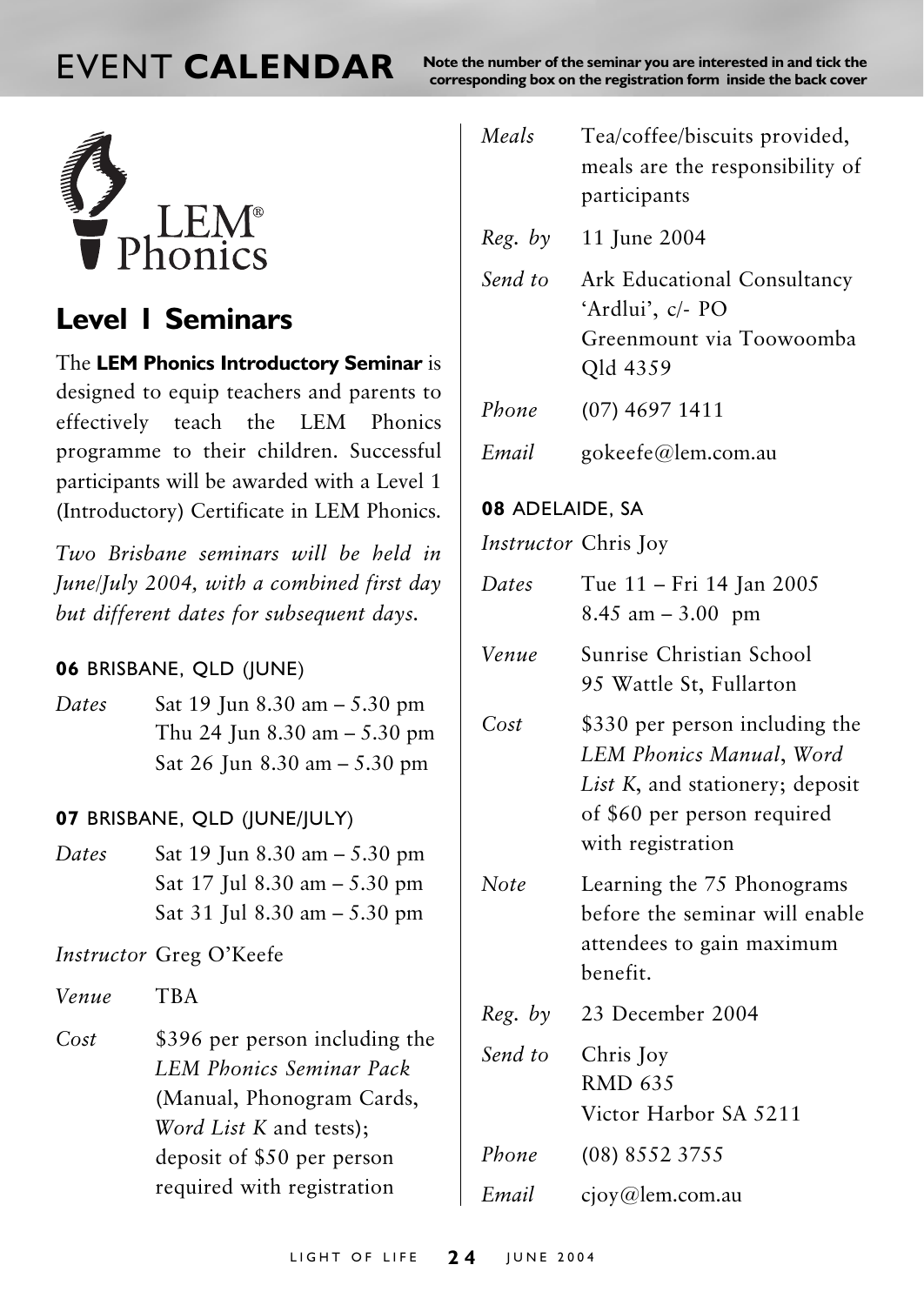

## **SEMINAR REGISTRATION**

| Name    |       |  |
|---------|-------|--|
| Address |       |  |
|         |       |  |
| Phone   | Email |  |

**LAM REGISTERING FOR:** 

## **CHESS Seminars**

Tick the box of the seminar vou wish to attend and return to the address listed in the event calendar

Cheques payable to CHESS for all seminars

- 01 Melbourne
- 02 Hobart
- 03 Adelaide
- 04 Perth

05 Sydney

### **I FM Phonics Seminars**

Please note the information required for each seminar, tick the box and return to the address listed in the event calendar

#### 06 Brisbane (June 2004)

Cheques payable to Ark Educational Consultancy

Do you already have the materials in the LEM Phonics Seminar Pack?  $\Box$  ves  $\Box$  no

#### 07 Brisbane (June/July 2004)

Cheques payable to Ark Educational Consultancy Do you already have the materials in the LEM Phonics Seminar Pack?  $\Box$  yes  $\Box$  no

#### 08 Adelaide (January 2005)

Cheques payable to Christian Home School Association

 $\Box$  Please send me a CD of the 75 phonograms for pre-seminar learning

 $\Box$  Please order me a set of Phonogram Cards @ \$24.95 (payment enclosed)